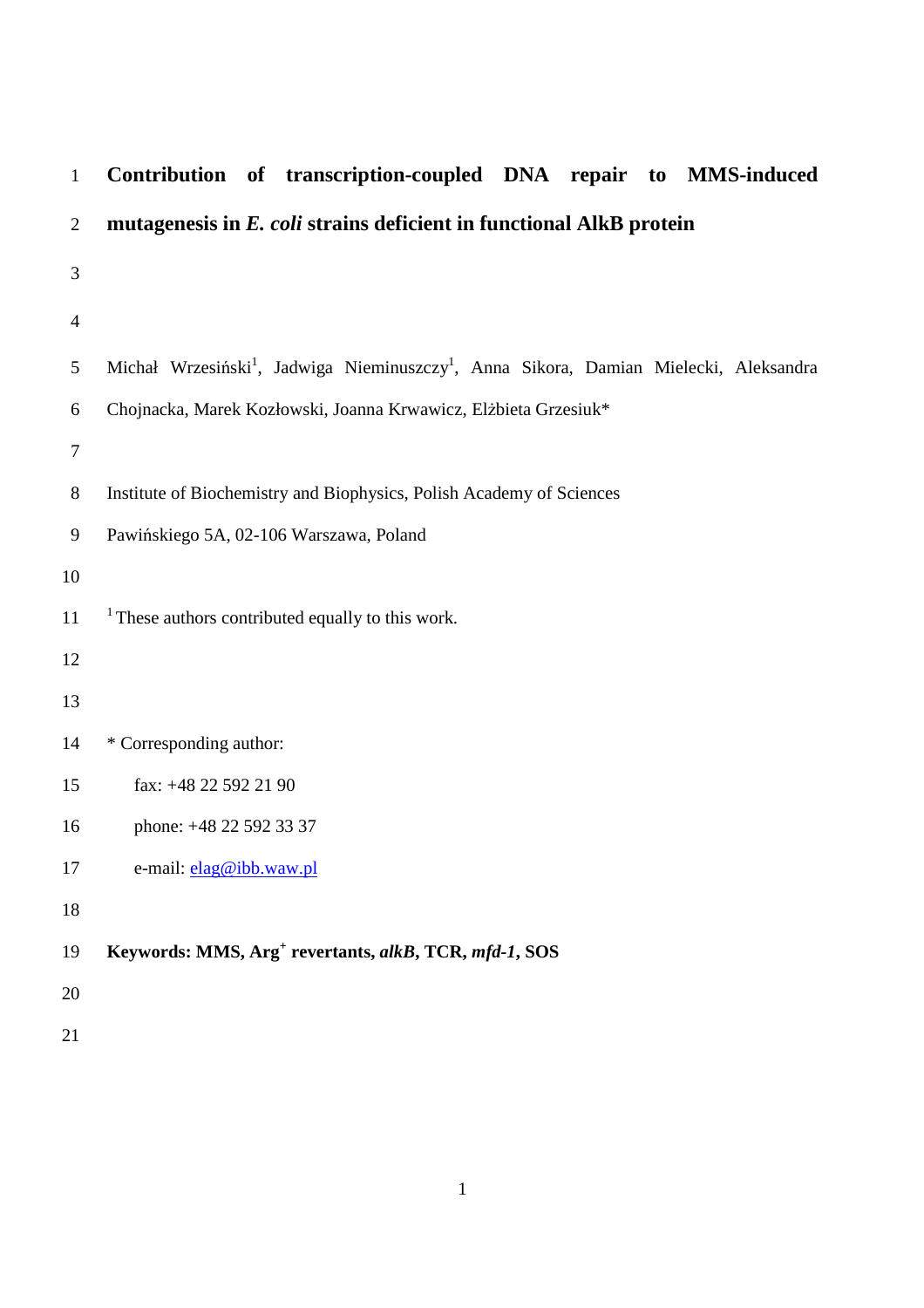22 ABSTRACT

23 In *Escherichia coli* the alkylating agent methyl methanesulfonate (MMS) induces defense 24 systems (adaptive and SOS responses), DNA repair pathways, and mutagenesis. We have 25 previously found that AlkB protein induced as part of the adaptive (Ada) response protects cells 26 from the genotoxic and mutagenic activity of MMS. AlkB is a non-heme iron (II),  $\alpha$ -27 ketoglutarate-dependent dioxygenase that oxidatively demethylates 1meA and 3meC lesions in 28 DNA, with recovery of A and C. Here, we studied the impact of transcription-coupled DNA 29 repair (TCR) on MMS-induced mutagenesis in *E.coli* strain deficient in functional AlkB protein. 30 Measuring the decline in the frequency of MMS-induced  $argE3 \rightarrow Arg^+$  revertants under transient 31 amino acid starvation (conditions for TCR induction), we have found a less effective TCR in the BS87 (*alkB*– ) strain in comparison with the AB1157 (*alkB*<sup>+</sup> 32 ) counterpart. Mutation in the *mfd* 33 gene encoding the transcription-repair coupling factor Mfd, resulted in weaker TCR in MMS-34 treated and starved AB1157 mfd-1 cells in comparison to AB1157 mfd<sup>+</sup>, and no repair in BS87  $35$  *mfd* cells. Determination of specificity of  $Arg<sup>+</sup>$  revertants allowed to conclude that MMS-36 induced 1meA and 3meC lesions, unrepaired in bacteria deficient in AlkB, are the source of 37 mutations. These include AT→TA transversions by *supL* suppressor formation (1meA) and 38 GC→AT transitions by *supB* or *supE*(oc) formation (3meC). The repair of these lesions is partly 39 Mfd-dependent in the AB1157 *mfd-1* and totally Mfd-dependent in the BS87 *mfd-1* strain. The 40 nucleotide sequence of the *mfd-1* allele shows that the mutated Mfd-1 protein, deprived of the C-41 terminal translocase domain, is unable to initiate TCR. It strongly enhances the SOS response in 42 the *alkB<sup>-</sup> mfd<sup>-</sup>* bacteria but not in the *alkB<sup>+</sup> mfd<sup>-</sup>* counterpart.

43

44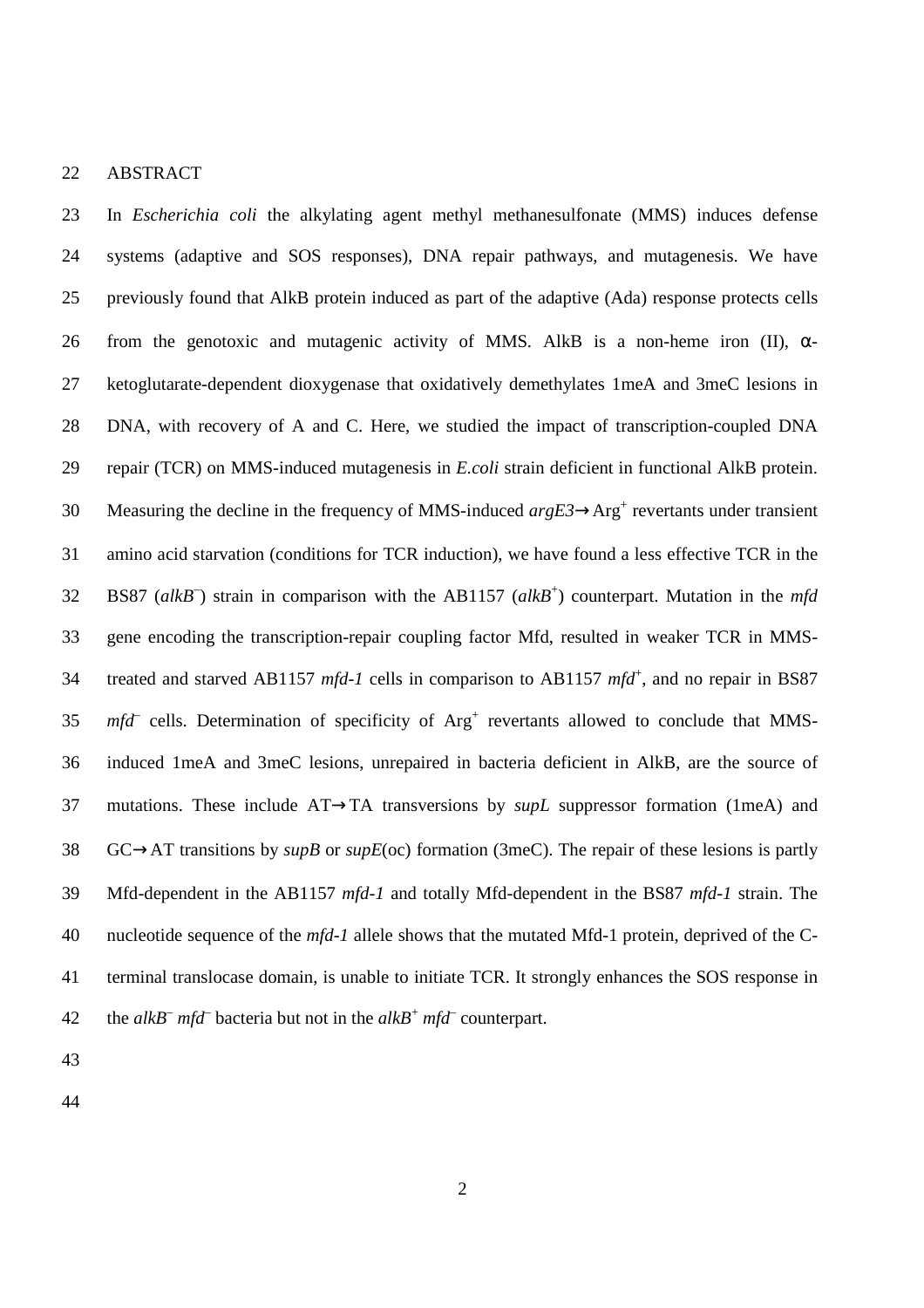#### 45 INTRODUCTION

46 The potentially mutagenic and genotoxic alkylating agents are widely spread in the 47 environment and are also produced as a result of normal cellular metabolism [1-3]. They 48 introduce into DNA lesions that block replication (e.g., 3meA), cause mutations (e.g.,  $O^4$ meT and  $49$  O<sup>6</sup>meG), or, as in the case of 7meG, are neither cytotoxic nor mutagenic, but undergo 50 spontaneous elimination or excision by glycosylases in the course of base excision repair (BER), 51 leaving behind an apurinic (AP) site. Living organisms are well equipped with mechanisms 52 protecting cells from the harmful effects of alkylating agents. In *E.coli* alkylating agents induce 53 an adaptive response resulting in an increased expression of four genes: *ada, alkB, alkA* and *aidB*  54 [4-8]. The key component of this response is the Ada protein, an activator of transcription of its 55 own gene and of those encoding AlkA, AlkB, and AidB [5,9]. The function of AlkB protein has 56 been established only recently [10-16]. It is a dioxygenase that oxidatively demethylates  $N^1$ meA 57 (1meA) and  $N^3$ meC (3meC) in DNA in a reaction involving α-ketoglutarate, O<sub>2</sub>, and Fe<sup>2+</sup>, and 58 resulting in the recovery of A and C bases.

59 Methyl methanesulfonate (MMS), an  $S_N2$  alkylating agent, is not only an efficient inducer 60 of adaptive response, but also induces the SOS system that increases the expression of over 40 61 genes involved in DNA recombination, repair, replication, and mutagenesis [17-19]. Two among 62 these genes, *umuD* and *umuC*, encode the Y-family DNA polymerase V (PolV). In the mutagenic 63 process of translesion synthesis (TLS) this low fidelity polymerase is able to bypass lesions, 64 inserting a stretch of several nucleotides; subsequently, PolIII, the main replicative polymerase in 65 *E.coli*, resumes DNA replication [20].

66 In *E.coli* AB1157 (*argE3*) strain, the induction of the SOS system and expression of PolV 67 is a prerequisite for 70-80% of MMS-induced  $argE3 \rightarrow Arg^+$  revertants. They arise by *de novo*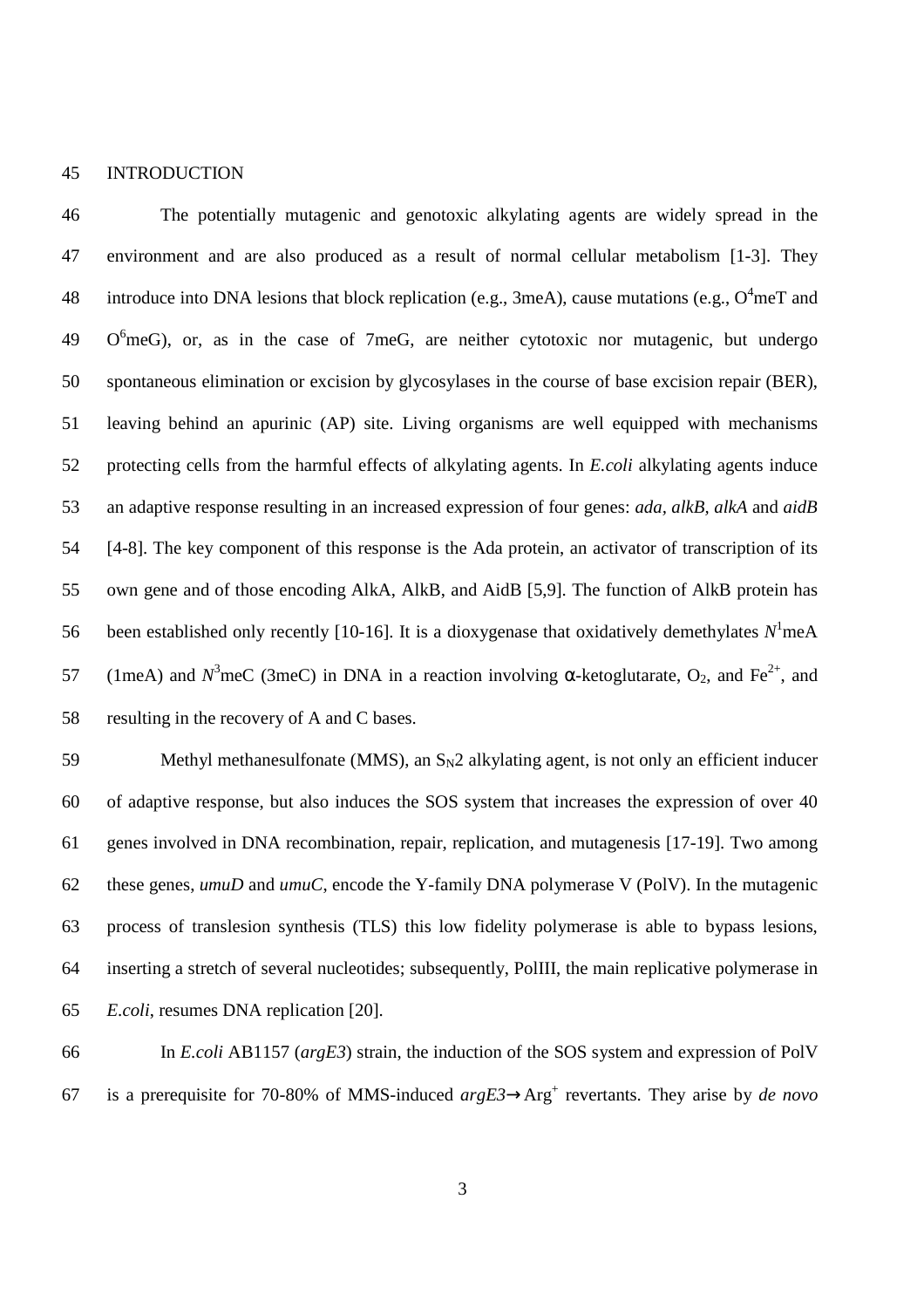68 formation of *supL* suppressor created from tRNAlys2 by AT→TA transversions. In contrast to 69 these *umuDC*-dependent mutations, the *umuDC*-independent ones arise by formation of *supB* 70 (from tRNAgln1) or conversion of *supE44*(amber)→*supE*(ochre). Both *supB* and *supE*(ochre) 71 suppressors arise by GC→ΑΤ transitions. The *umuDC*-independent mutations may also arise by 72 back mutation at the *argE3* site [21].

73 The phenomenon of mutation frequency decline (MFD) was first described by Witkin 74 [22,23] as a loss of UV-induced mutations in tRNA suppressor genes during transient inhibition 75 of protein synthesis. Evelyn Witkin [24] also constructed the *E.coli* WU3610-45 *mfd-1* mutant, 76 showing a smaller decline in the frequency of UV-induced mutations than the parental WU3610 77 strain. The *mfd-1* mutation has been used frequently, but is fully characterized only in the present 78 study.

79 Further investigations of the MFD phenomenon have shown that this system, called 80 transcription-coupled DNA repair (TCR), mediates selective removal of lesions from the 81 transcribed DNA strand, coupling transcription and DNA repair. TCR requires *mfd*-encoded Mfd 82 protein which removes transcription elongation complexes stalled at DNA non-coding lesions 83 and recruits to these sites proteins involved in nucleotide excision repair (NER) [25].

84 *E.coli* Mfd is a multifunctional protein of 130 kDa consisting of eight domains. These 85 domains can be grouped into several modules according to their function. Among others, there is 86 a module homologous to the UvrB protein which in complex with Mfd can bind UvrA, thus 87 bringing the NER machinery to the RNA polymerase (RNAP)-Mfd complex [26]. There is also a 88 domain of interaction with RNAP, a translocase domain comprised of TD1 translocase module 89 and TD2 with the TRG (Translocase in RecG) motif [27]. In this way, Mfd functions not as a 90 helicase but as a double strand (ds) DNA translocase [28], cleansing DNA of RNAP stalled at a

4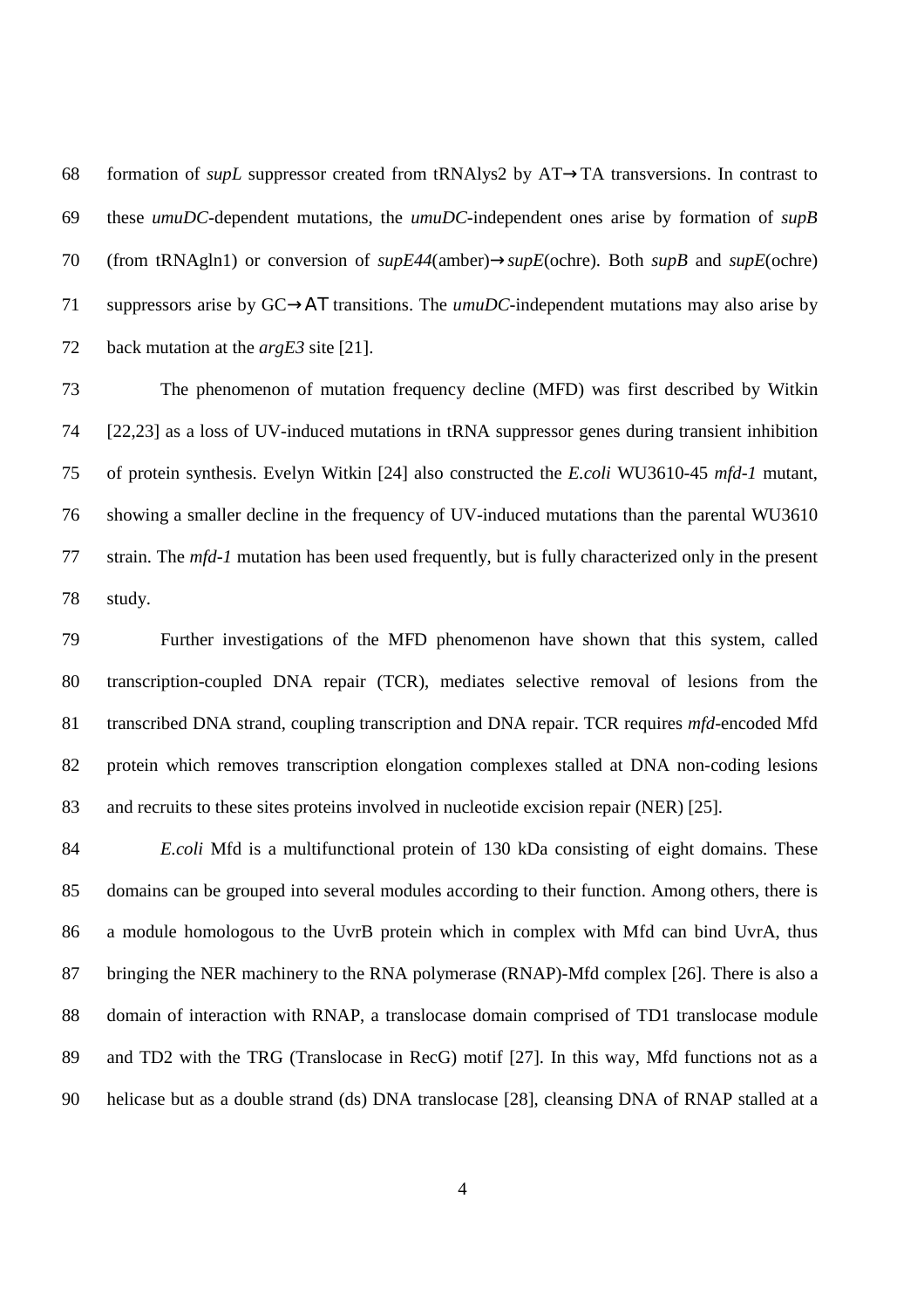91 lesion [29].

92 Here, we studied the effect of TCR on MMS-induced lesions under conditions of non-93 functional AlkB protein. Transient amino acid starvation was used to induce TCR, whereas 94 mutation in the *mfd* gene served to switch it off. We found that during transient amino acid 95 starvation, the decline in the level of MMS-induced  $Arg<sup>+</sup>$  revertants in the  $alkB<sup>-</sup>$  mutant was 96 weaker than in the AB1157 alkB<sup>+</sup> strain. On the other hand, the effect of *mfd-1* mutation on the 97 level of MMS-induced Arg<sup>+</sup> revertants in transiently starved bacteria was much stronger in the 98 *alkB* strain (total lack of TCR) than in the  $alkB^+$  counterpart. We established that MMS-induced 99 1meA and 3meC lesions in  $alkB^-$  bacteria are the source of  $AT\rightarrow TA$  transversions by formation 100 of *supL* suppressor (1meA) and of GC→AT transitions by formation of *supB* or *supE*(oc) 101 (3meC). In AB1157 *mfd-1*, the repair of MMS-induced lesions occurred, in contrast to the BS87 102 *mfd-1* strain, where DNA repair was inhibited, therefore totally Mfd-dependent. Moreover, in an 103 alkB<sup>–</sup> strain the additional mutation in the *mfd* gene resulted in elevated induction of the SOS 104 response. The involvement of the *umuDC*-encoded PolV in the processing of 1meA/3meC lesions 105 arising in MMS-treated alkB<sup>-</sup> bacteria is also shown and discussed.

106

#### 107 **2. Materials and methods**

### 108 **2.1. Bacterial strains and plasmids**

109 The *E. coli* K12 strains and plasmids used in this study are listed in Table 1. 110 Transductions and transformations were performed by routine methods [43]. Derivatives of 111 AB1157 and BS87 harboring the *umuDC* deletion or *alkB117* and *mfd-1* mutations were 112 constructed by P1 mediated transduction [43]. Selection of transductants was done on LB plates 113 supplemented with either chloramphenicol (30 µg/ml), carbenicillin (50 µg/ml), or tetracycline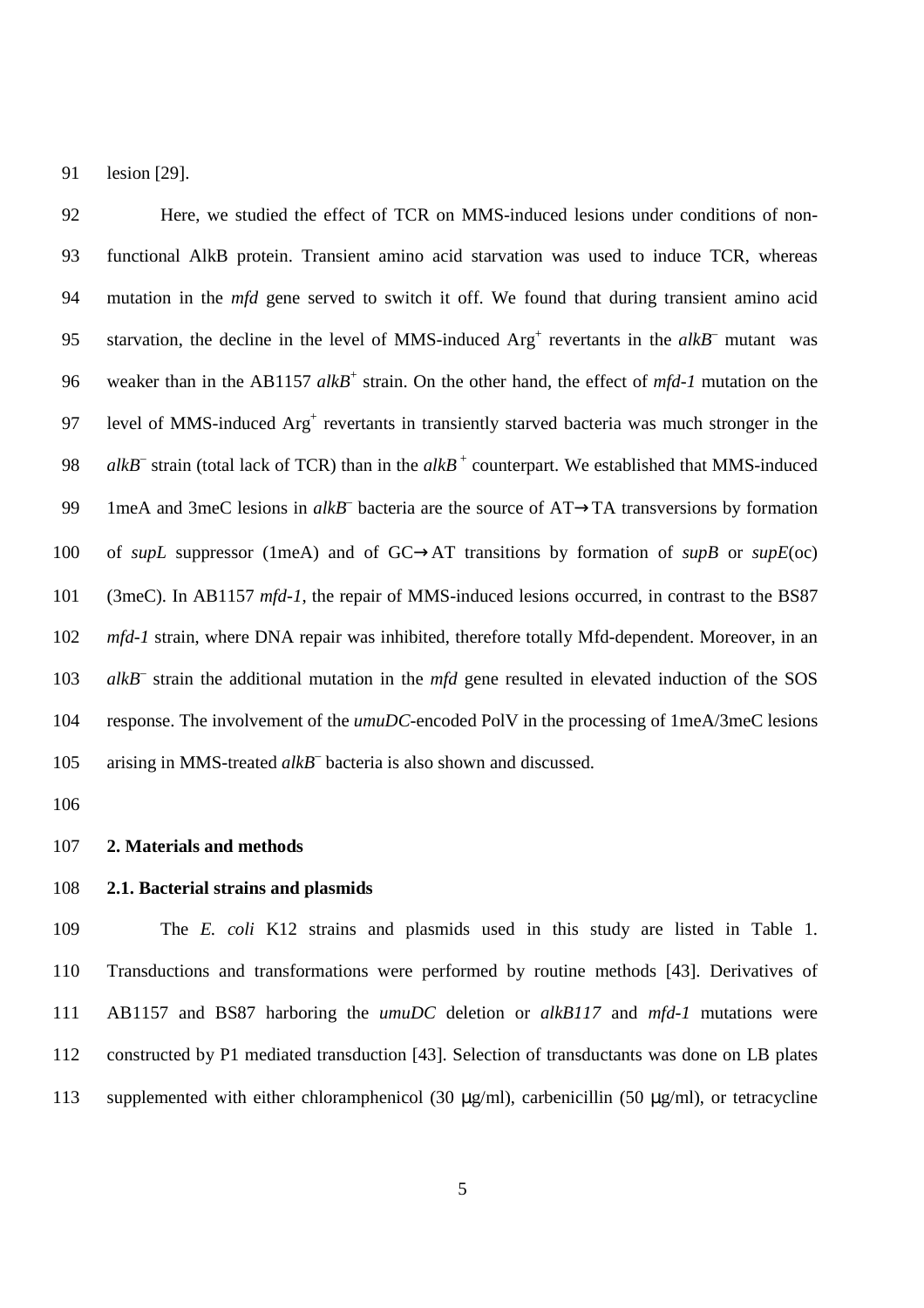114 (12.5 µg/ml). Subsequently, the desired phenotype of the transductant, *umuDC* deletion, *alkB* or 115 *mfd* mutations, was confirmed by testing sensitivity to UV, MMS or by sequencing, respectively. 116

# 117 **2.2. Media**

118 Luria–Bertani (LB) broth [43] was used as rich medium. Minimal medium (MM) 119 contained C-salts supplemented with glucose (0.5%), casamino acids (0.2%), thiamine (10 120 µg/ml) and Arg, His, Thr, Pro and Leu at 25 µg/ml each. E-Arg plates were MM plates devoid of 121 arginine and solidified with 1.5% Difco agar.

122

### 123 **2.3. Survival and mutagenicity assay**

124 To estimate the survival of tested strains, bacteria were treated with 20 mM MMS for 15 125 min, spun down, resuspended in complete MM or in MM devoid of arginine, histidine and 126 casamino acids (starvation medium), and incubated with shaking for 60 min. Non-starved 127 bacteria were plated on LB, whereas starved samples were supplemented with arginine, histidine 128 and casamino acids and incubated for another 60 min before plating. After 18 h of incubation, the 129 colonies were counted and the percent of survivors was calculated. MMS-treated and 130 immediately plated samples were assigned as control.

131 For MMS mutagenesis, bacteria (overnight culture in LB diluted 1:50) were grown in 132 MM with shaking. When the culture reached a density of  $2-4 \times 10^8$  cells/ml, it was treated with 133 20 mM MMS for 15 min, centrifuged, washed and diluted 10-fold in MM devoid of arginine, 134 histidine and casamino acids (starvation conditions for TCR expression). The missing amino 135 acids were added either immediately (non-starved control) or after 30 or 60 min of starvation.

136 For UV mutagenesis, bacterial cultures were grown to a density of 2-4 x  $10^8$  cells/ml,

6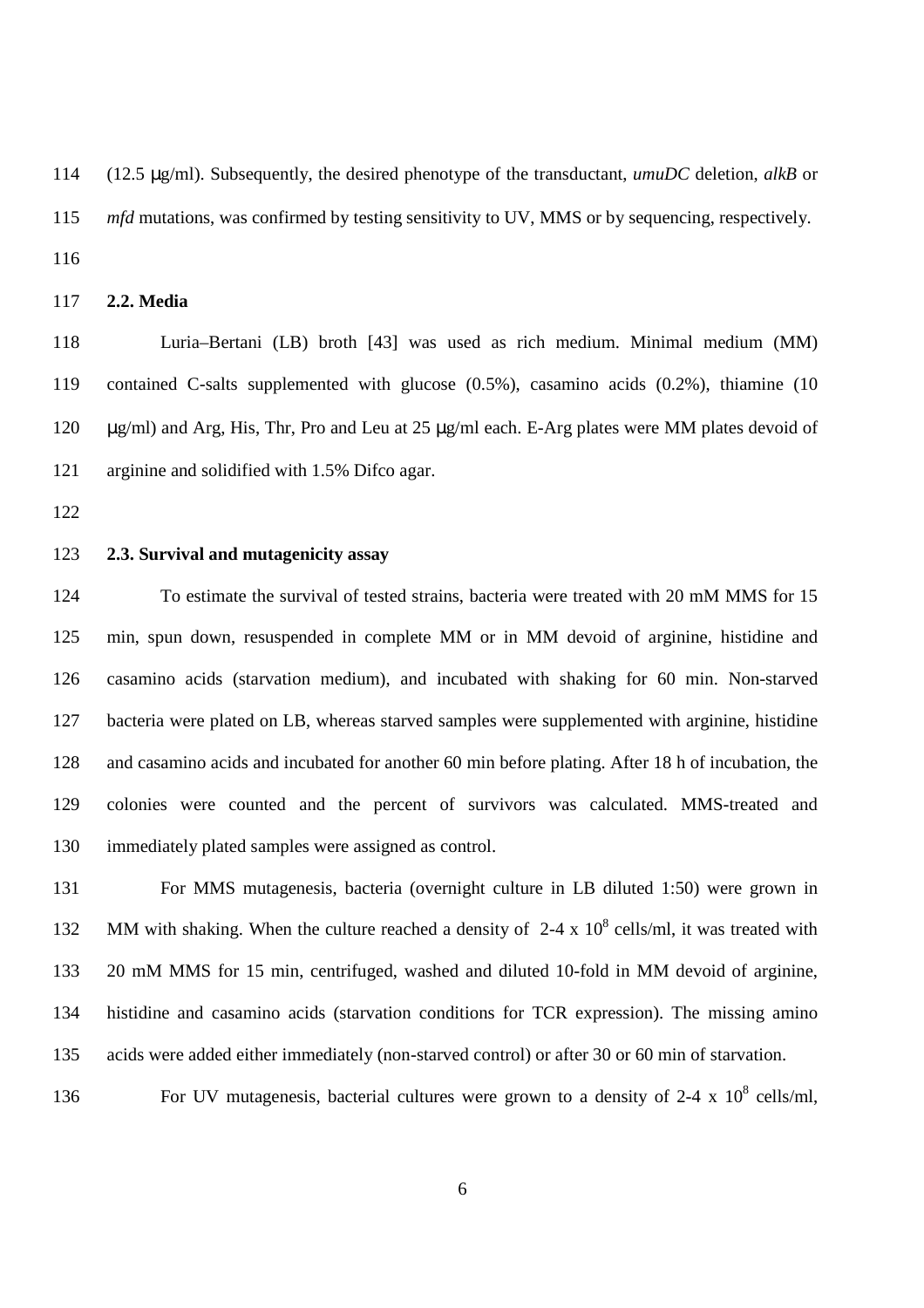137 centrifuged and resuspended in C salts. Samples of 5 ml were irradiated for 35 s in Petri plates (φ 138 80 mm) with a Philips 15 W UV lamp, emitting mainly 254 nm light and placed 8 cm above the 139 plate. The UV dose was 45 J/m<sup>2</sup>, except for the AB1157 *mfd-1 uvrA6* strain, which was irradiated 140 with 2.7 J/m<sup>2</sup>, with the UV lamp placed 16 cm above the plate. The irradiated bacteria were 141 diluted 10-fold in LB either immediately or after 20 min incubation in C salts supplemented with 142 0.5% glucose (starvation conditions). In both, MMS- and UV-treatment, bacteria were incubated 143 overnight, appropriately diluted (usually  $10^6$ -fold) and plated onto LB plates for total counts 144 (CFU); for Arg<sup>+</sup> revertants non diluted or diluted 10-100-fold bacteria were plated onto E-Arg 145 plates. Colonies growing on LB plates were counted after 24 h, and those growing on E-Arg 146 plates after 48 h of incubation. Following colony counting, the frequency of reversion (number of  $147$  Arg<sup>+</sup> revertants/10<sup>8</sup> viable cells) was determined. All incubations were at 37°C.

148 The CC101-CC106 strains [38] and their *mfd-1* and *alkB117* derivatives were grown, 149 MMS treated, and plated as described above. For monitoring Lac<sup>+</sup> revertants the E-Arg plates were replaced with MM plates deprived of glucose, but enriched with  $0.5\%$  lactose. Lac<sup>+</sup> 150 151 reversion frequencies were calculated as for Arg<sup>+</sup> revertants.

152 All experiments were repeated four to six times in duplicate, and standard deviation 153 (±SD) was calculated.

154

# 155 **2.4. Mutational specificity assay**

156 Revertants to Arg<sup>+</sup> were classified according to their requirements for histidine and threonine, into four phenotypic classes: (I)  $Arg^+$  His<sup>-</sup> Thr<sup>-</sup>, (II)  $Arg^+$  His<sup>+</sup> Thr<sup>-</sup>, (III)  $Arg^+$  His<sup>-</sup> 157 158 Thr<sup>+</sup>, and (IV)  $Arg^+ His^+ Thr^+$ . At least 200  $Arg^+$  colonies from each experiment (100 in

7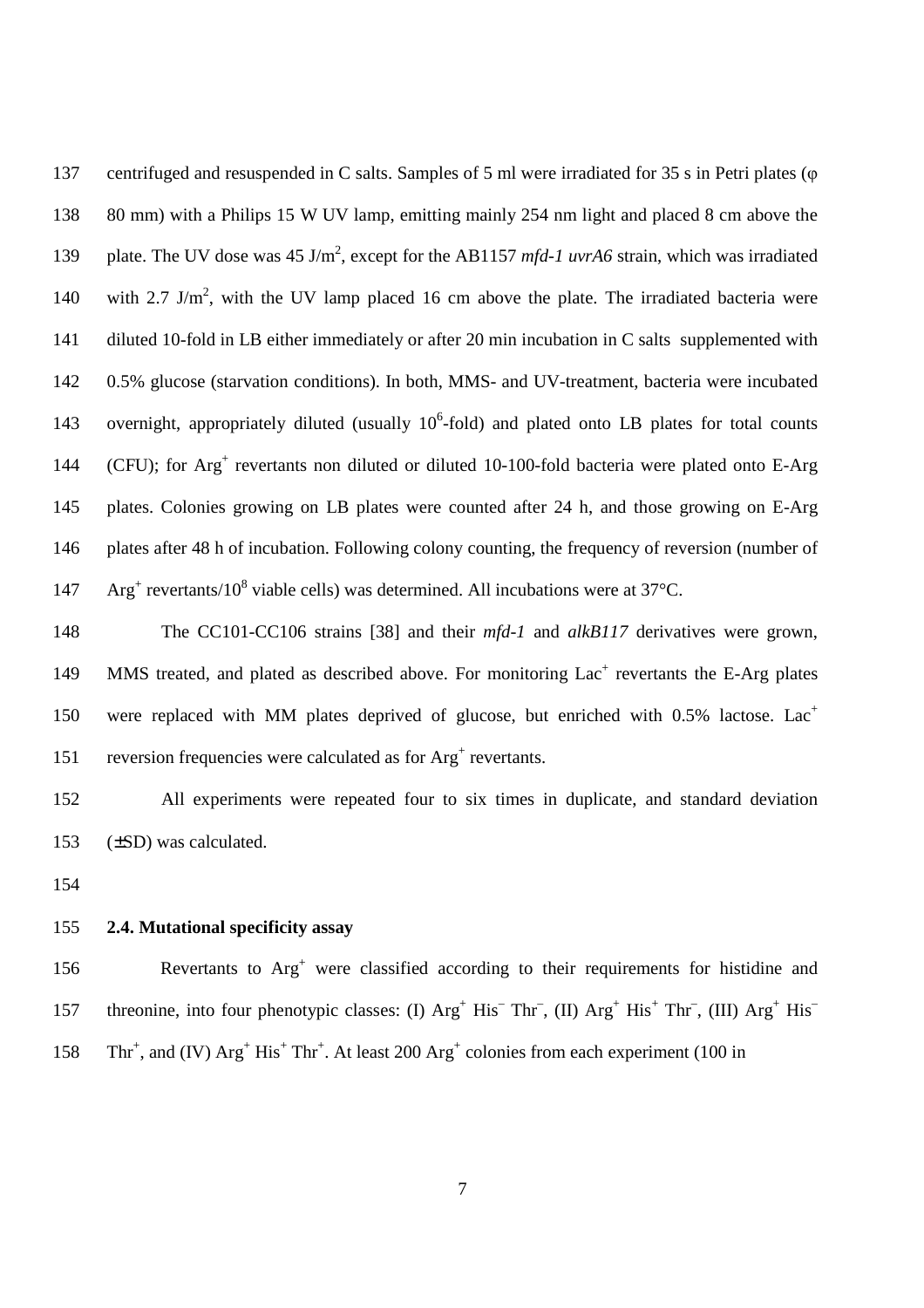159 duplicate) were analysed for their phenotype, and about 20 members of each class were tested for 160 sensitivity to amber (B17) and ochre (oc427, ps292, ps205) mutants of T4 phages as described 161 previously [21]. This method allowed to identify the suppressor tRNA, and to deduce the 162 following mutational pathways: GC→AT transition that arose by *supB* formation or by 163 *supE*(am)→ *supE*(oc) conversion, and AT→TA transversion that arose by *supL* formation.

164

#### 165 **2.5. Expression of** β**-galactosidase**

166 All the strains examined for β-galactosidase expression were transformed with plasmid 167 pSK1002 bearing a *umuC*::*lacZ* fusion [42]. An overnight culture in LB was diluted 10-fold in 168 MM, treated with 20 mM MMS for 15 min, centrifuged, washed, resuspended in the same 169 volume of fresh MM, and further incubated to  $OD_{600} \approx 0.350$ . At zero and appropriate time points 170 aliquots were removed and β-galactosidase activity was assayed according to Miller [43].

171

### 172 **2.6. Microscopic observation of bacteria**

173 To examine the morphology of growing bacterial cells, liquid cultures were treated with 174 20 mM MMS for 15 min, diluted in fresh MM deprived of arginine, histidine, and casamino 175 acids, and incubated for 1 h. Starvation was stopped by the addition of the omitted amino acids, 176 and the cultures were incubated for an additional hour. After that time, aliquots were taken, 177 spread onto glass slides, fixed over a flame, stained with basic fuchsin and examined under a 178 light microscope (Nikon Microphot S.A.) at a 1000× magnification. Bacteria not treated with 179 MMS were used as controls.

180

# 181 **2.7. Characterization of the** *mfd-1* **mutation**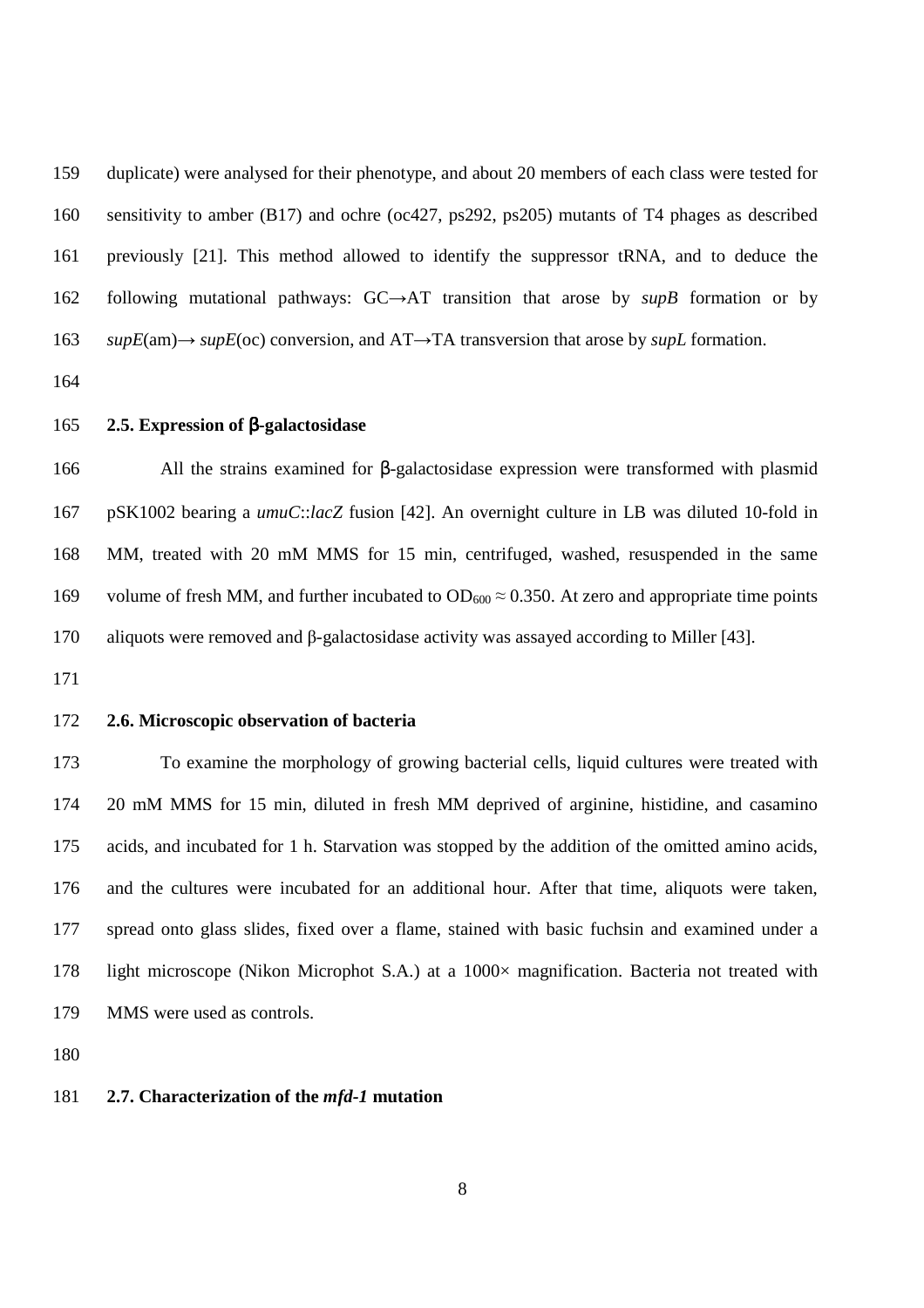182 The *mfd-1* gene was amplified by PCR (Run Polymerase, A&ABiot) under standard 183 conditions using primers mfd1 and mfddn. The PCR product was sequenced with primers listed 184 in Table 2 (DNA Sequencing Laboratory, IBB). Partial sequences were assembled and the whole 185 sequence was used as a query in the NCBI microbe genome database (BLAST).

186

187 **3. Results** 

# **3.1. Effect of starvation on the level of MMS-induced Arg<sup>+</sup>** 188 **reversion in** *E.coli* **AB1157 and**  189 **BS87 strains**

190 It has been shown previously that during transient amino acid starvation of *E.coli* AB1157 191 (with intact an *alkB* gene), the MMS-induced  $argE3 \rightarrow Arg^+$  reversions are partially repaired by 192 TCR, resulting in about 3-fold decline in mutation frequency (Fig. 1A). In UV irradiated and 193 starved for 20 min AB1157 cells, we observed an 8-fold lower level of Arg<sup>+</sup> revertants in 194 comparison to non-starved control. Introduction of *mfd-1* and *uvrA6* mutations into the AB1157 195 strain totally inhibited TCR in UV irradiated cells, whereas in MMS-treated and starved for 60 196 min AB1157 mfd-1 *uvrA6* bacteria, some decrease in the level of Arg<sup>+</sup> revertants *vs*. wild type 197 AB1157 was still observed (Table 3).

198 In the BS87 (alkB<sup>-</sup>) strain there was only a 2-fold decline in the frequency of MMSinduced  $Arg^+$  revertants after 60 min of starvation (Fig. 1B). However, the absolute levels of  $Arg^+$ 199 200 revertants in the AB1157  $alkB^+$  and BS87  $alkB^-$  strains were fundamentally different. The frequency of MMS-induced  $Arg^+$  revertants in non-starved AB1157 cells was about 160  $Arg^+$ 201 202 revertants/10<sup>8</sup> cells and 54 Arg<sup>+</sup> revertants/10<sup>8</sup> cells after 60 min of starvation (Table 3). The 203 corresponding values for BS87 were  $1,800$  *vs.* 846  $Arg<sup>+</sup>$  revertants/10<sup>8</sup> cells. As established 204 earlier [31], the *alkB* mutation substantially increased the frequency of MMS-induced mutations.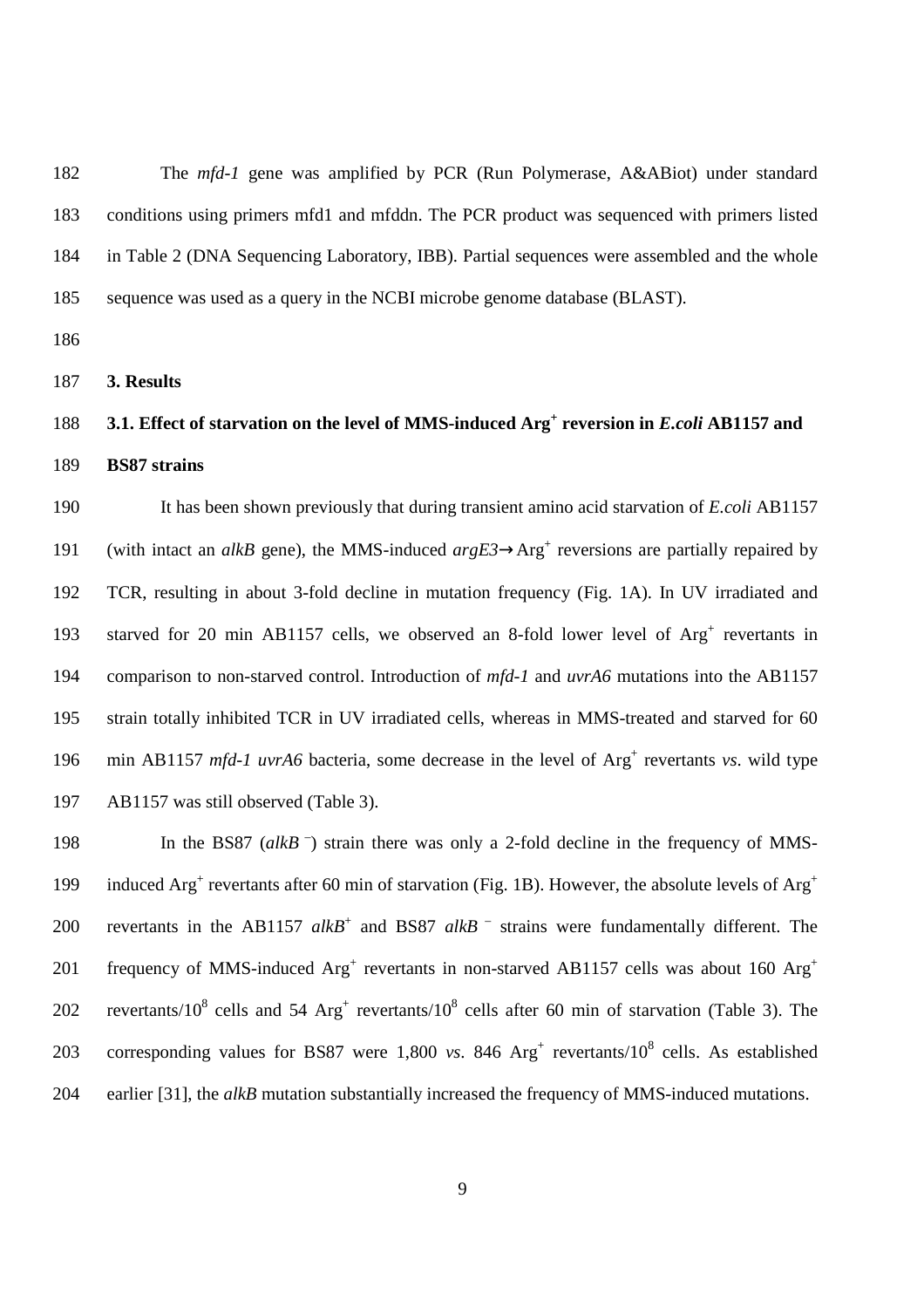205 The majority of MMS-induced mutations in the AB1157 strain depend on the activity of 206 PolV encoded by the *umuDC* genes [21,31]. In the absence of the *umuDC* operon, the level of 207 MMS-induced Arg<sup>+</sup> revertants drops dramatically, 6-fold in the case of the AB1157∆*umuDC* 208 strain, and even 51-fold in the case of BS87∆*umuDC* (Fig. 1 A and B). Under transient amino 209 acid starvation, the pool of MMS-induced, *umuDC*-independent mutations was subjected to TCR. 210 Our previous experiments indicate that these mutations are GC→AT transitions arising by *supE* 211 suppressor formation, and that the source of these mutations is 3meC lesion present in MMS-212 treated cells devoid of functional AlkB protein [44].

213 Overproduction of PolV in AB1157 harboring pRW134 resulted in an over 4-fold 214 increase in the frequency of MMS-induced  $Arg<sup>+</sup>$  revertants (160 *vs*. 680  $Arg<sup>+</sup>$  revertants/10<sup>8</sup> cells 215 in AB1157 and AB1157/pRW134, respectively) (Fig. 1A), whereas in BS87 overproducing PolV, 216 the level of these mutations was only slightly increased  $(1,900 \text{ vs. } 3,000 \text{ Arg}^+$  revertants/ $10^8$  cells) 217 (Fig. 1B).

## 218 **3.2. Specificity of MMS-induced mutations**

219 Arg<sup>+</sup> revertants obtained by MMS-treatment were analyzed for their requirements for 220 histidine and threonine and for susceptibility to T4 phage mutants. The results of analysis of 221 MMS-induced  $Arg<sup>+</sup>$  revertants are summarized in Table 4.

222 In the AB1157 strain, about 80% of MMS-induced  $Arg<sup>+</sup>$  revertants showed class II 223 phenotype and within this class about 50% were due to AT→TA transversions by *supL* 224 suppressor formation. The remaining  $Arg<sup>+</sup>$  revertants were of class I, arising by *supB* formation 225 or by  $supE(am) \rightarrow supE(oc)$  conversion due to  $GC \rightarrow AT$  transitions. Back mutations (any 226 transition or transversion at AT base pairs inside the  $argE3$ <sub>(ochre)</sub> UAA locus) constituted about 227 10% of all Arg<sup>+</sup> revertants. Transient starvation of MMS-treated AB1157 strain resulted in a 10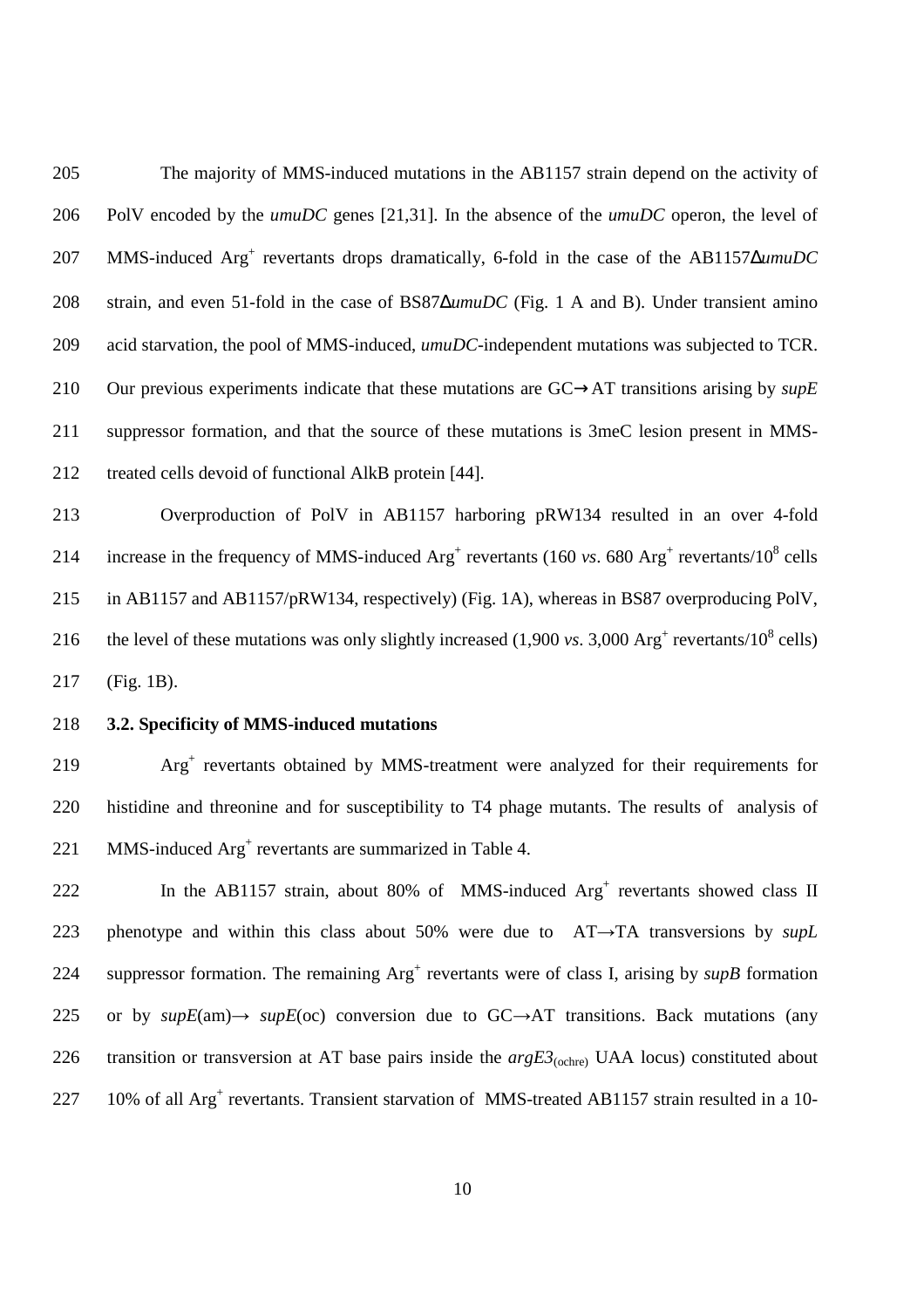228 fold decrease in the level of GC→AT transitions , which arose by *supB* but not *supE*(oc) 229 formation, and over 4-fold decrease in the level of AT→TA transversions. In the AB1157*mfd*-*1* 230 mutant, there was no decline in the level of GC→AT transitions that arose by *supB*; however, 231 there was a 2-fold decrease in the GC→AT transitions arose by *supE*(oc) suppressor formation as 232 well as AT→TA transversions of *supL* origin (Table 4).

233 In the BS87  $(alkB^-$ ) strain, MMS-induced  $Arg^+$  revertants were split almost equally 234 between phenotypic classes I and II. The level of  $AT\rightarrow TA$  transversions was 2-fold higher in 235 comparison to GC→AT transitions by *supB* and 3-fold higher in comparison to GC→AT 236 transitions by  $supE(oc)$  (respective values were 931.5, 465.8, and 279.5 Arg<sup>+</sup> revertants/10<sup>8</sup> cells, 237 Table 4). The level of GC→AT transitions by *supB* formation decreased over 5-fold during 238 starvation, and that of AT→TA transversions by *supL* decreased 2-fold. The GC→AT transitions 239 by *supE*(oc) remained at the same level, however, was twice as numerous as in the BS87 *mfd*-*1* 240 strain. The other two classes, GC→AT transitions by *supB* and AT→TA transversions by *supL*, 241 remained at similar level. In MMS-treated BS87 *mfd*-*1* bacteria, the frequency of all these types 242 of Arg<sup>+</sup> revertants were not affected by starvation.

243

244 **3.3. Induction of the SOS response**

245 The induced state of the SOS response was shown by measuring the level of β-246 galactosidase in MMS-treated AB1157(alkB<sup>+</sup>), BS87(alkB117), and BS87mfd-1 strains harboring 247 the pSK1002 plasmid (Fig. 2). The plasmid bears an *umuC*::*lacZ* fusion [42] placing the *lacZ* 248 gene encoding β-galactosidase under the control of the *umuC* promoter, and the fusion gene is 249 expressed in response to SOS induction. The obtained results indicate that the level of β-250 galactosidase was 1.75- and over 2-fold higher in BS87 and BS87*mfd*-*1*, respectively, in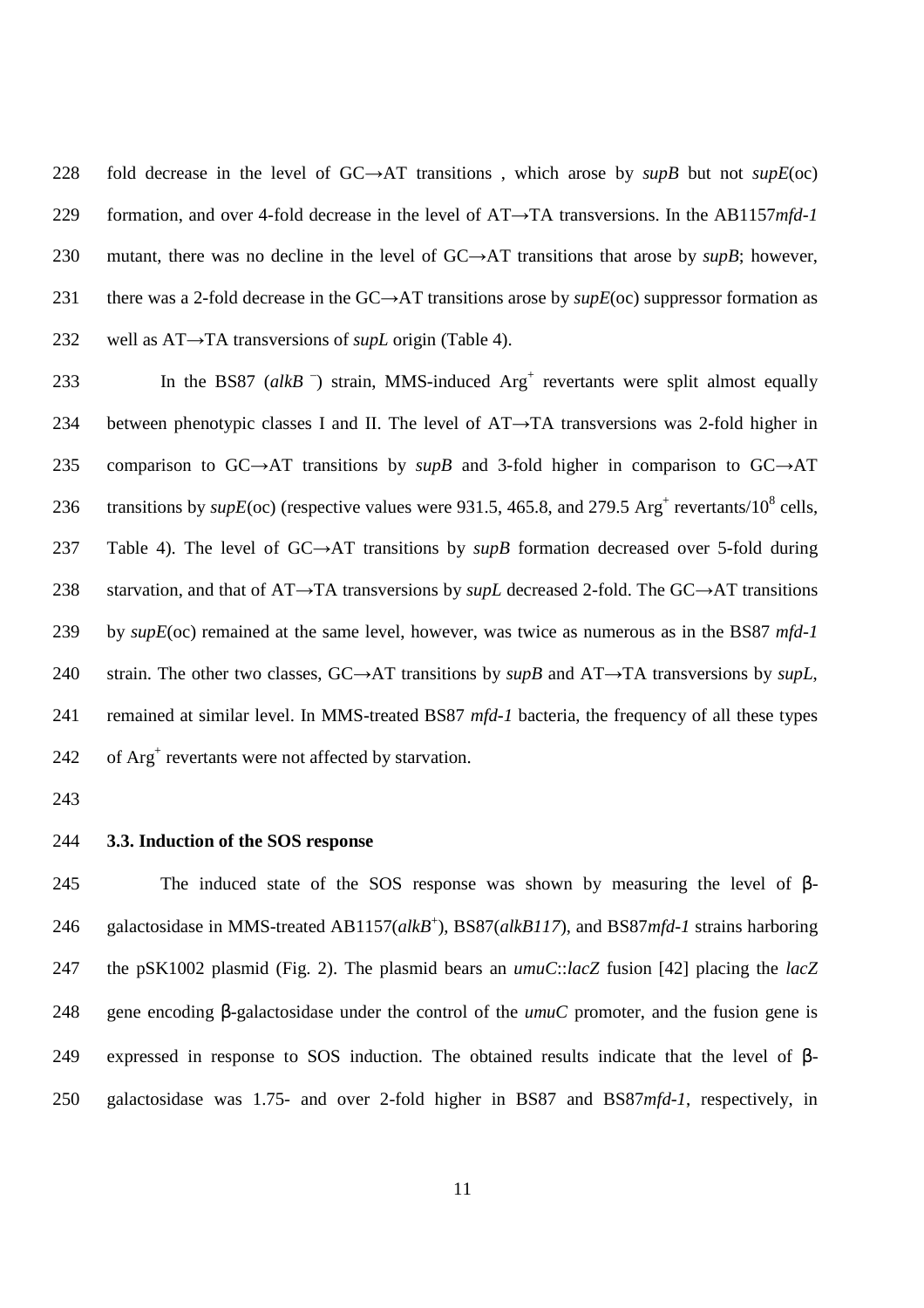251 comparison to the AB1157 strain (Fig. 2).

252 The same conditions as for β-galactosidase induction were found to promote filamentous 253 growth, a characteristic feature of induction of the SOS response in *E.coli* [45]. This type of 254 growth results from the expression of the *sulA* gene induced as one of the latest within the SOS 255 regulon. The SulA protein is an inhibitor of cell division. Delay in the division of cells allows for 256 DNA repair after the action of DNA-damaging agents [46]. Figure 3 shows photomicrographs of 257 bacteria treated with MMS for 15 min, starved for 60 min and incubated for a further 60 min in 258 the growth medium. The filamentous growth of the *alkB* mutant indicates an induction of the 259 SOS response. The additional mutation in the *mfd* gene resulted in an even stronger filamentation 260 in *alkB*  $^-$  *mfd*, but not in *alkB*<sup>+</sup> *mfd*  $^-$  cells. This increased filamentation was not accompanied by 261 MMS-mediated killing; on the contrary, MMS-treated and subsequently starved BS87 *mfd-1* 262 strain survived better than its  $mfd^+$  counterpart (Fig. 4).

263

#### 264 **3.4. Characterization of the** *mfd-1* **mutation**

265 The *mfd-1* allele was sequenced and found to have only one deletion of a thymine residue 266 from among three Ts (2365-2367), resulting in a frameshift and premature stop codon. The 267 mutated Mfd (Mfd-1) protein contains only 852 amino acids *vs* 1148 in wt Mfd. Mfd-1 protein is 268 thereby deprived of the C-terminal translocase domain, TD2, and the D7 domain, which in free 269 Mfd protein blocks the interaction with the UvrA protein [26].

270 The mutational spectra of strains with the *mfd-1* mutation were analyzed in a system of 271 *E.coli* CC101-CC106 *lacZ* mutants. By measuring the frequency of Lac<sup>+</sup> revertants, the system 272 allows identification of all six types of base substitutions [38]. In these  $mfd^+$  strains, MMS 273 induces Lac<sup>+</sup> revertants that arise mainly by  $GC \rightarrow AT$  transitions monitored in the CC102 strain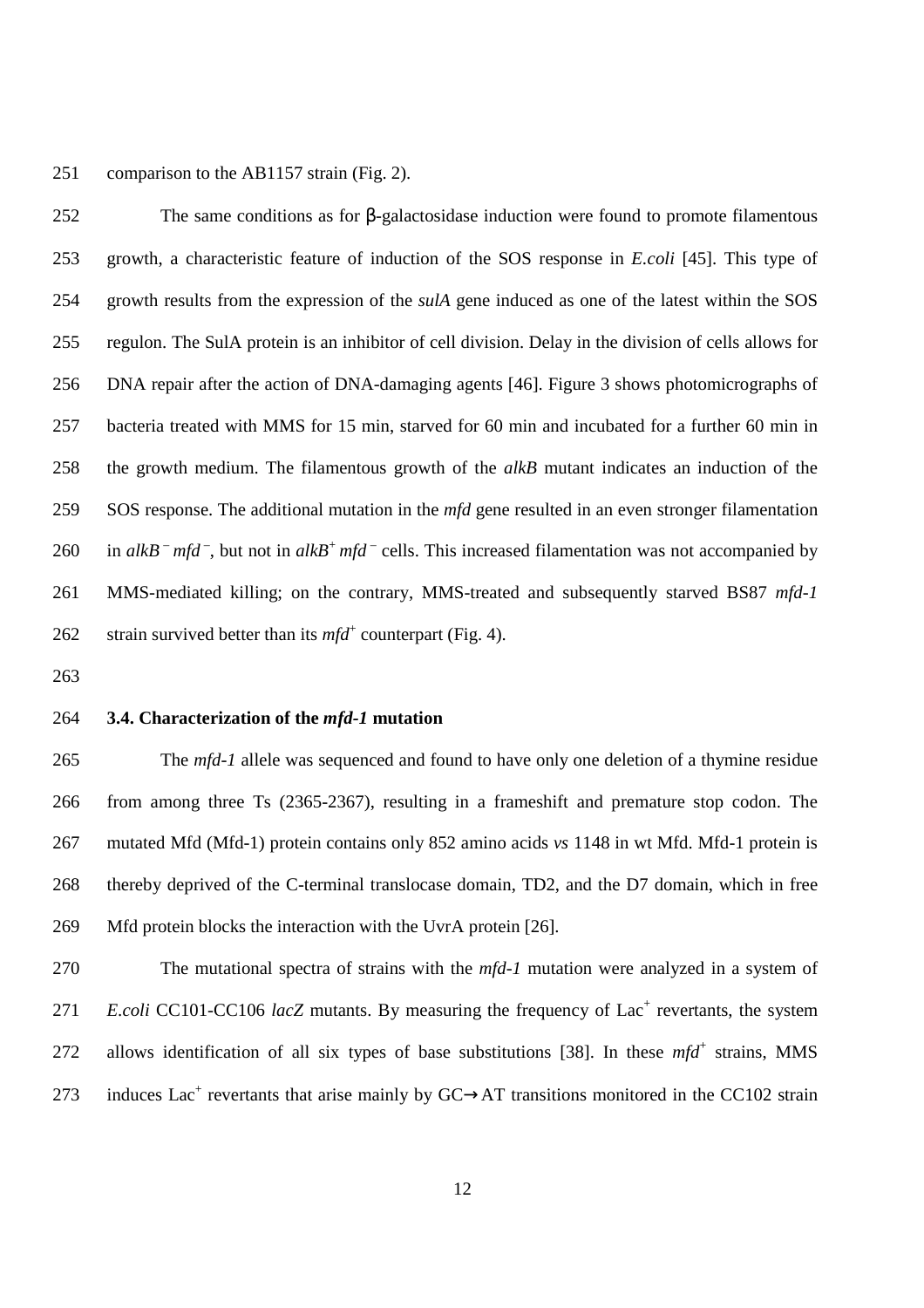274 (about 19 Lac<sup>+</sup> revertants /10<sup>8</sup> cells), or by AT→TA transversions, observable in the CC105 275 strain (about 3 Lac<sup>+</sup> revertants  $/10^8$  cells) [38].

276 In the *mfd-1* derivatives of the CC101-CC106 strains MMS induced almost exclusively 277 (95%) GC→AT transitions (51 Lac<sup>+</sup> revertants/  $10^8$  cells) (Table 5). The introduction of *alkB117* 278 mutation (the source of this allele was BS87) into strains CC101-CC106 *mfd-1* resulted in the highest level of Lac<sup>+</sup> revertants in CC104, which shows GC $\rightarrow$ TA transversions (122 Lac<sup>+</sup> 279 280 revertants/10<sup>8</sup> cells in comparison to 6.6 and 0.7 Lac<sup>+</sup> revertants/10<sup>8</sup> cells in single CC104 281 *alkB117* and CC104 *mfd*-1 mutants, respectively). The level of GC→AT transitions in CC102 282 *mfd-1 alkB117* was similar to that observed in CC102 *alkB117* (26.5 and 27.9 Lac<sup>+</sup> revertants/10<sup>8</sup> 283 cells, respectively), and about 2-fold lower than in CC102  $mfd-1$  (51 Lac<sup>+</sup> revertants/10<sup>8</sup> cells). 284 Introduction of *mfd-1* to CC105 *alkB117* and CC103 *alkB117* led to an about 9-fold increase in 285 the AT $\rightarrow$ TA, and a 150-fold increase in the GC $\rightarrow$ CG transversions, in comparison to the single 286 CC105 *mfd-1* and CC103 *mfd-1* mutants.

287

## **3.5. Effect of** *mfd-1* **mutation on survival of bacteria and frequency of MMS-induced Arg<sup>+</sup>** 288 289 **revertants**

290 We compared the survival of MMS-treated and starved (or not) bacteria of four strains: 291 AB1157 and BS87, and their *mfd* <sup>–</sup> counterparts (Fig. 4). The *mfd-1* mutation did not influence 292 the survival of all these strains unless they were starved after MMS treatment. Under starvation 293 conditions, the *mfd* mutants (especially BS87 *mfd-1*) survived better than the  $mfd$ <sup>+</sup> counterparts. The MMS treatment by itself resulted in poorer survival of the  $mfd^-$  strains.

<sup>295</sup> In the AB1157  $mfd^+$  strain there was a 3-fold decline in the frequency of MMS-induced 296 Arg<sup>+</sup> revertants after 60 min of starvation: about 160 Arg<sup>+</sup> revertants/10<sup>8</sup> cells without starvation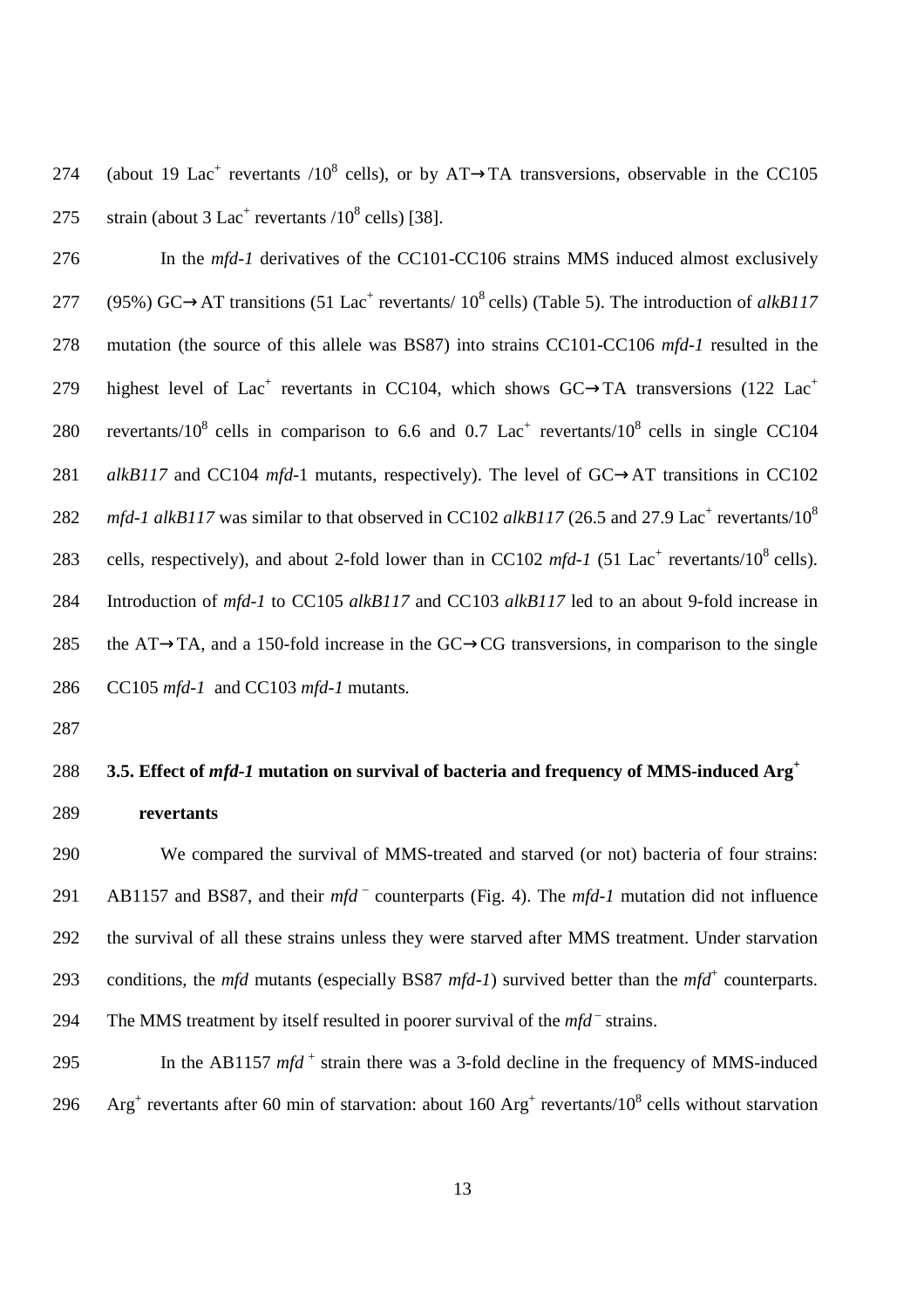297 to 54 Arg<sup>+</sup> revertants/10<sup>8</sup> cells with starvation. For the AB1157  $mfd^-$  mutant the MFD was small but still observable (about 180  $Arg^+$  revertants/10<sup>8</sup> cells without and about 105  $Arg^+$ 298 299 revertants/10<sup>8</sup> cells with starvation). In MMS-treated and starved for 60 min BS87 strain, a 2-fold 300 decrease in the level of Arg<sup>+</sup> revertants was observed, whereas in the BS87 *mfd-1* mutant, the 301 difference between non- starved and starved samples was barely visible (about 1370 *vs.* 1145  $302$  Arg<sup>+</sup> revertants/10<sup>8</sup> bacteria). Thus, in contrast to AB1157, in the BS87 strain all TCR seems to 303 be *mfd*-dependent.

304

#### 305 **4. Discussion**

306 In the present study, we used the  $argE3 \rightarrow Arg^+$  reversion system of *E. coli* AB1157 307 (*argE3*) to monitor the involvement of transcription coupled DNA repair, TCR, in the repair of 308 MMS-induced lesions in alkB<sup>-</sup> strains deprived of a functional AlkB protein. The AlkB 309 dioxygenase demethylates 1meA/3meC lesions in DNA with recovery of A and C. To favor TCR 310 we applied transient (60 min) amino acid starvation (liquid MM was deprived of arginine and 311 histidine).

312 In the AB1157 alkB<sup>+</sup> strain, a 60-min starvation decreased the frequency of MMS-induced 313 Arg<sup>+</sup> revertants to about one-third of that found in non-starved control (Fig. 1A). This decline in 314 the level of MMS-induced mutations is much smaller compared with MFD described for UV 315 mutagenesis. In UV-irradiated and starved AB1157 strain, we observed an 8-fold lower level of Arg<sup>+</sup> 316 revertants than in non-starved control, whereas in the AB1157*mfd*-*1 uvrA*6 mutant, the 317 frequency of these revertants was independent on starvation (Table 3). In starved bacteria, UV 318 irradiation by creating TˆT dimers and 6-4 photoproducts in DNA, immediately induces SOS 319 response and UvrA protein that starts NER and TCR. We postulate that in contrast to UV-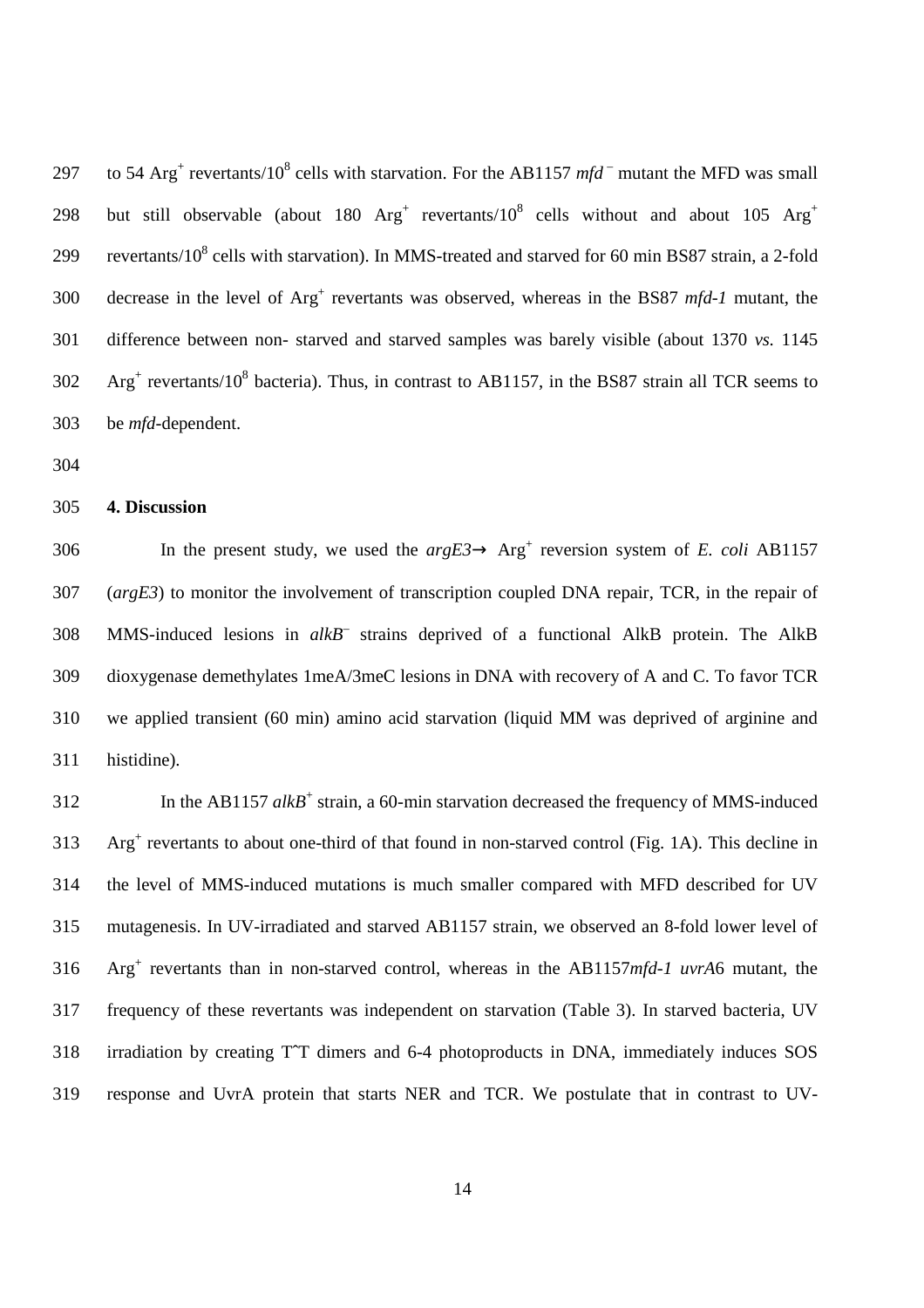320 induced lesions, UvrA endonuclease is not involved, or is involved to a lesser degree, in repair of 321 MMS-induced damage.

 $322$  In BS87( $alkB^-$ ), only a two-fold decrease in the frequency of  $Arg^+$  revertants was caused 323 by starvation (Fig. 1B). We have previously shown that 95-98% of MMS-induced  $\text{Arg}^+$  revertants 324 in *alkB*<sup>–</sup> strains are *umuDC*-dependent, which results in a strong reduction of mutation frequency 325 in the BS87∆*umuDC* strain [44]. In this strain, the level of MMS-induced Arg<sup>+</sup> revertants was 51-326 fold lower than in the *umuDC*<sup>+</sup> counterpart (AB1157∆*umuDC* showed a 6-fold decrease in the 327 level of the revertants comparison with the  $AB1157$ *umuDC*<sup>+</sup> strain) (Fig. 1). The remaining pool 328 of MMS-induced, *umuDC*-independent mutations was subject to TCR and the decline in the level 329 of MMS-induced Arg<sup>+</sup> revertants upon starvation was 2-fold larger in the ∆*umuDC alkB*<sup>–</sup> than in 330 the  $\Delta$ *umuDC alkB*<sup>+</sup> strain.

331 In AB1157, MMS-induced Arg<sup>+</sup> revertants arise in about 80% due to *supL* suppressor 332 formation by AT→TA transversions, in about 15% due to *supB* and *supE*<sub>(ochre)</sub> suppressor 333 formation by GC→AT transitions; the remaining revertants arise by back mutations, which can 334 occur by transition or transversion at AT bases within the *argE3* site [21]. Here, we determined 335 phenotypic classes (according to requirements for histidine and threonine) and suppressors of  $336$  Arg<sup>+</sup> revertants in AB1157 and BS87 strains and their  $mfd^-$  counterparts (Table 4). In the BS87 337 strain, during starvation, the decrease in the levels of  $Arg<sup>+</sup>$  revertants arising by  $supB$  suppressor 338 formation due to GC→AT transitions and by *supL* formation due to AT→TA transversions, was 339 2-fold weaker in comparison with respective values for the AB1157 strain. We observed a very 340 strong effect of the presence of a non-functional Mfd protein (*mfd*-*1* mutation) on the anti-341 mutational action of amino acid starvation, but only in the alkB<sup>-</sup> mutant. In the AB1157 alkB<sup>+</sup>mfd  $\bar{ }$  strain the short starvation still brought about an almost 2-fold decrease in the frequency of Arg<sup>+</sup> 342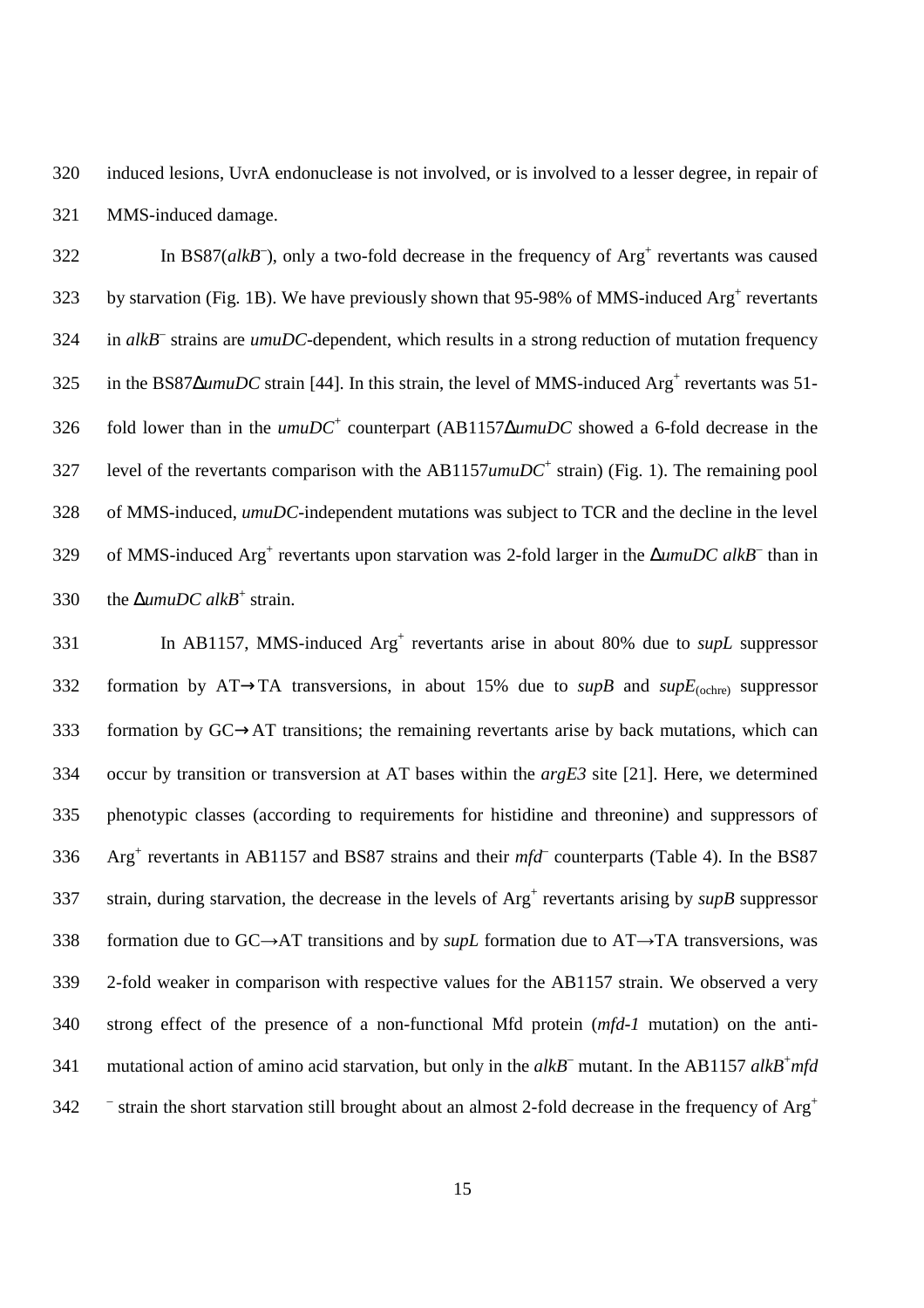343 revertants (resulting from the decline in GC→AT transitions due to *supE*(oc) and in AT→TA 344 transversions due to *supL* formation). On the other hand, in the *alkB*<sup>–</sup> counterpart (BS87 *mfd-1*), 345 the starvation no longer affected the mutation frequency (Fig. 5 and Table 4).

346 The mutagenic targets of MMS-induced DNA damage were found to be: (i) 5'TTG3' and 347 3'AAC5'in the coding and transcribed DNA strands, respectively, of the *gln*-tRNA gene, causing 348 *supB* suppressor formation, (ii) 5'CTA3' and 3'GAT5' in the coding and transcribed DNA 349 strands, respectively, of *supE44*, encoding amber tRNA suppressor causing conversion to 350 *supE*(oc), and (iii) 5'AAA3' in the transcribed strand of the *lys*-tRNA gene, causing *supL* 351 formation (the targeted bases are underlined) [47]. Suppressors created by lesions in the 352 transcribed DNA strand are repaired preferentially. Regarding repair of these lesions, other DNA 353 repair systems, e.g., BER, should also be taken into consideration [48]. Among adducts created 354 by MMS in DNA, there are 3meC,  $O^6$ meG, 3meA, 1meA and, the most numerous but not 355 mutagenic until removed, 7meG. The above analysis indicates the following sources of 356 suppressors: 3meC (unrepaired in AlkB-defective strain) for  $supB$ ;  $O<sup>6</sup>$ meG (7meG) for  $supE(oc)$ ; 357 and 3meA and 1meA (the latter unrepaired in AlkB-defective strain) for *supL*.

358 The high level of MMS-induced lesions, poorly repaired during transient starvation, 359 caused induction of the SOS response in the alkB<sup>-</sup> strain (Figs. 2 and 3). The additional *mfd-1* mutation resulted in an even stronger induction of this response in  $alkB<sup>-</sup> mfd<sup>-</sup>$ , but not in  $alkB<sup>+</sup>$ 360 361 mfd<sup>-</sup> cells. This result confirms the involvement of the Mfd protein in the repair of MMS-362 induced lesions in the BS87 strain.

363 We sequenced the *mfd-1* allele and found a deletion of one of the three thymine residues 364 in positions 2365-2367. This results in a premature stop codon and a shorter, 852-amino acid, 365 Mfd-1 protein (Mfd wt contains 1148 amino acids), deprived of the TD2 C-terminal translocase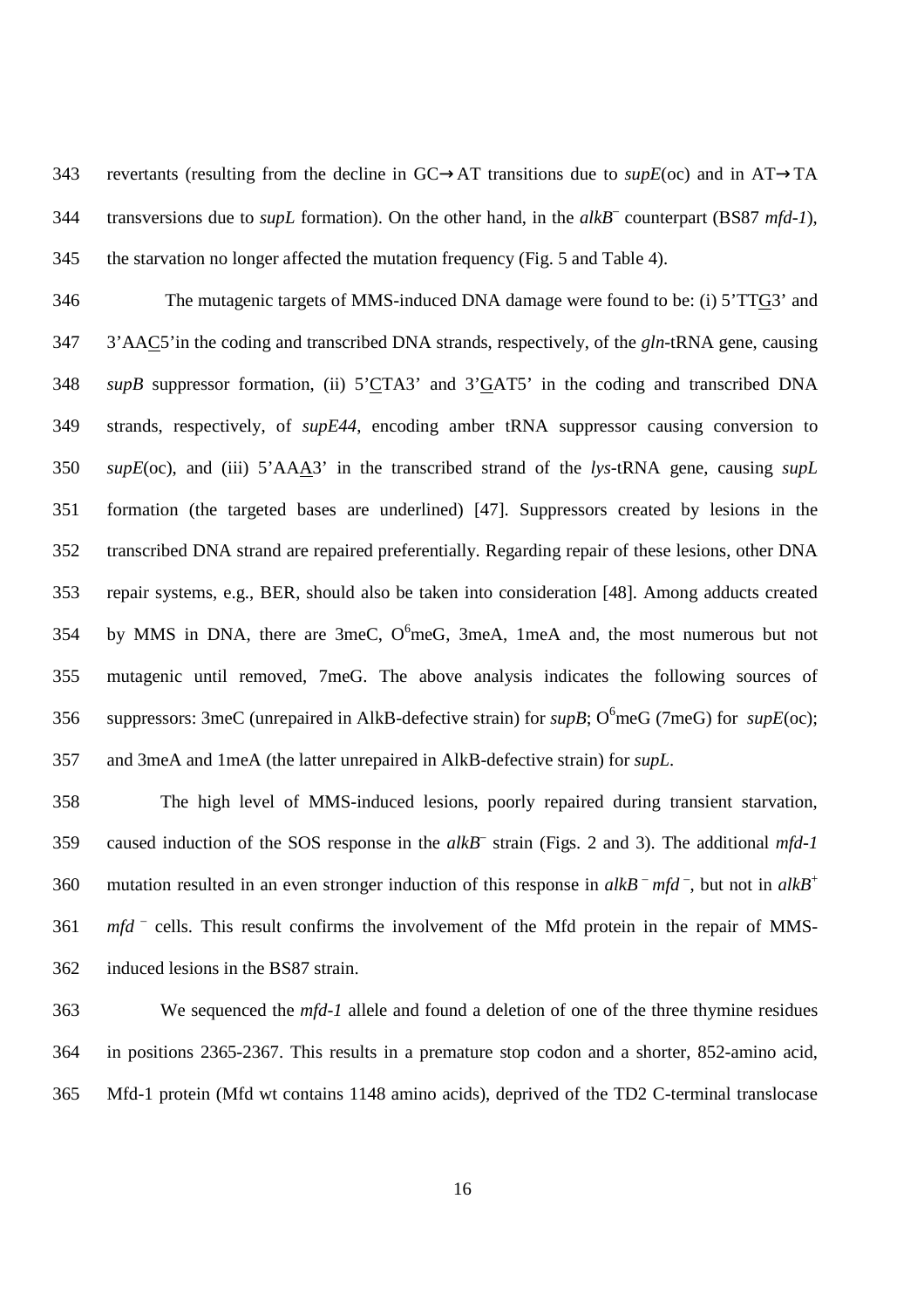366 domain and the D7 domain, the latter, blocking interaction with the UvrA protein [26].

367 The specific effects of the *mfd-1* mutation determined in strains CC101-106 showed significant differences in the  $alkB^+$  and  $alkB^-$  backgrounds. Among the CC101-106 *mfd-1 alkB<sup>+</sup>* 368 369 strains, 95% of the Lac<sup>+</sup> revertants arose by  $GC \rightarrow AT$  transitions, whereas this class of mutations 370 constituted only 21.5% in the double mutant, *alkB117 mfd-1*. Conversely, the GC→TA 371 transversions monitored in this strain constituted 70% of all base substitutions (Table 5).

Observed differences in MMS mutability of the *argE3* and *lacZ*– 372 markers are probably 373 caused by different number of targets and their various structure. The  $lacZ \rightarrow Lac^{+}$  reversion 374 occurs only by back mutation at one point of the double-stranded gene encoding β-galactosidase. The  $argE3 \rightarrow Arg^+$  reversion occurs mostly by formation of at least 8 separate *suptRNA* (ochre) 376 suppressors that are actively transcribed and exist as single-stranded (ss)DNA [49]. The 377 fragments of ssDNA are more accessible to MMS and cause strong induction of the SOS 378 response.

379 Summing up, MMS induces two global defense systems, Ada and SOS. UvrA protein 380 engaged in the error-free DNA repair systems, NER and TCR, is the first one induced within the 381 SOS response. A prolonged state of the SOS induction leads to the expression of *umuDC*-382 encoded PolV, which allows error-prone translesion synthesis of MMS-modified bases. The 383 AlkB protein, a member of Ada response, oxidatively demethylates 1meA/3meC lesions with 384 recovery of the original A and C bases. In MMS-treated *alkB* mutant, unrepaired 1meA/3meC 385 lesions are processed by PolV during TLS, which results in an elevated level of  $Arg<sup>+</sup>$  revertants. 386 Here, we have found that MMS-induced TCR is less effective in the *alkB*<sup>-</sup> strain in comparison to  $387$  *alkB<sup>+</sup>* counterpart. The *mfd-1* mutation totally inhibits TCR and strongly enhances the SOS 388 response in  $alkB^-$  *mfd*<sup>-</sup>, but not in the  $alkB^+$  *mfd*<sup>-</sup> strain. Studies on the specificity of MMS-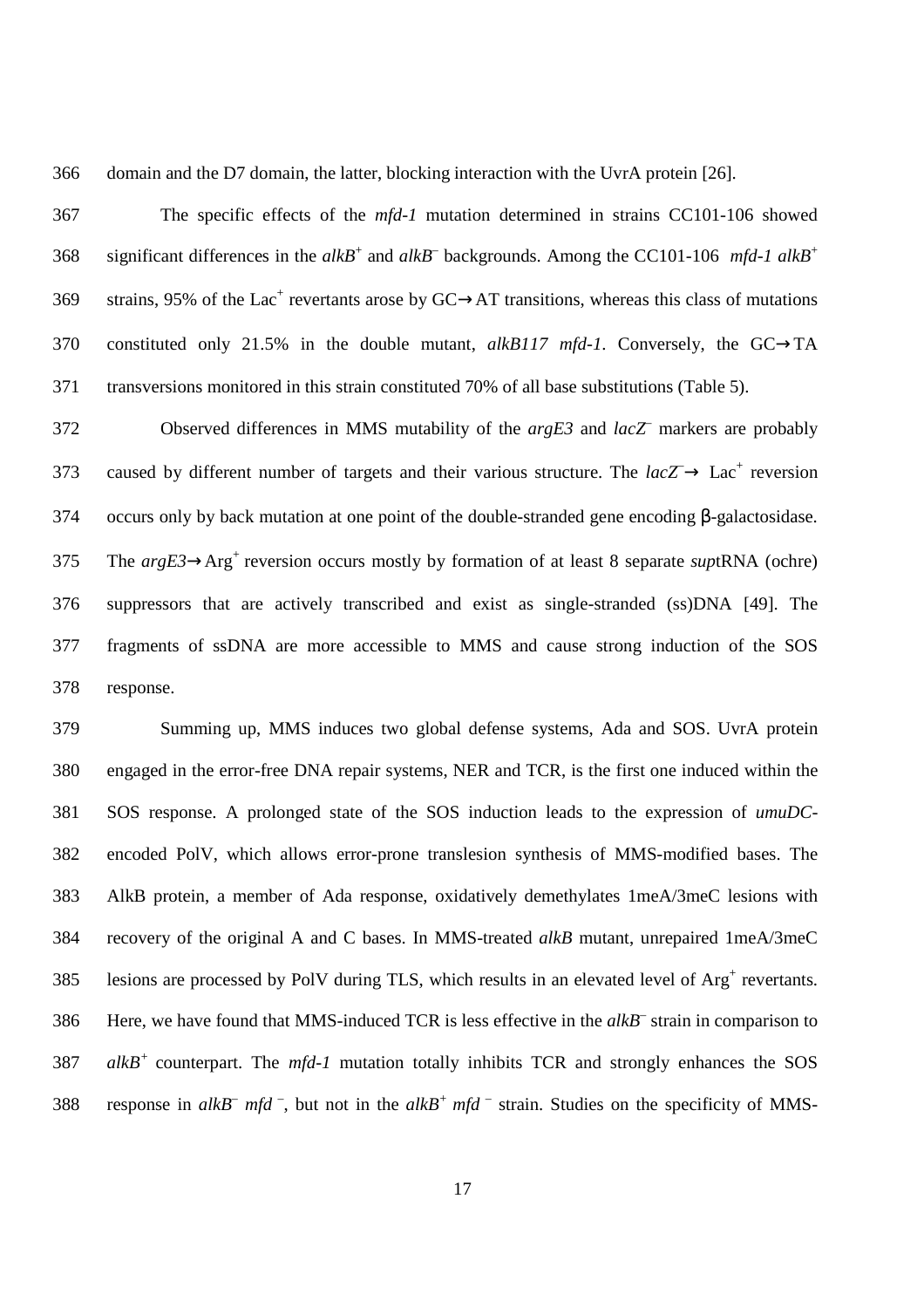389 induced Arg<sup>+</sup> revertants showed that the decline in the level of all types of suppressor mutations

390 during transient starvation is totally Mfd-dependent. We have established that not only 3meC, but

- 391 also 1meA lesion may be a source of mutations, namely, AT→TA transversions arising by *supL*
- 392 suppressor formation.

393

### 394 **Aknowledgement**

- 395 We would like to thank Jan Fronk for critical reading of the manuscript, and Valérie Barbe,
- 396 Genoscope, Centre National de Séquençage, France for providing the sequences of *E.coli* B *mfd*
- 397 gene and Mfd protein. This work was supported by Polish-Norwegian grant **PNRF-143-AI-1/07**.
- 398

# 399 **References**

- 400 [1] B. Rydberg, T. Lindahl. Nonenzymatic methylation of DNA by the intracellular methyl 401 group donor S-adenosyl-L-methionine is a potentially mutagenic reaction, Embo J 1 402 (1982) 211-216.
- 403 [2] B. Sedgwick. Repairing DNA-methylation damage, Nat Rev Mol Cell Biol 5 (2004) 148- 404 157.
- 405 [3] P. Taverna, B. Sedgwick. Generation of an endogenous DNA-methylating agent by 406 nitrosation in *Escherichia coli*, J Bacteriol 178 (1996) 5105-5111.
- 407 [4] P. Landini, M.R. Volkert. Regulatory responses of the adaptive response to alkylation 408 damage: a simple regulon with complex regulatory features, J Bacteriol 182 (2000) 6543- 409 6549.
- 410 [5] T. Lindahl, B. Sedgwick, M. Sekiguchi, Y. Nakabeppu. Regulation and expression of the 411 adaptive response to alkylating agents, Annu Rev Biochem 57 (1988) 133-157.
- 412 [6] L. Samson, J. Cairns. A new pathway for DNA repair in *Escherichia coli*, Nature 267 413 (1977) 281-283.
- 414 [7] B. Sedgwick, T. Lindahl. Recent progress on the Ada response for inducible repair of 415 DNA alkylation damage, Oncogene 21 (2002) 8886-8894.
- 416 [8] D.E. Shevell, B.M. Friedman, G.C. Walker. Resistance to alkylation damage in 417 *Escherichia coli*: role of the Ada protein in induction of the adaptive response, Mutat Res 418 233 (1990) 53-72.
- 419 [9] I. Teo, B. Sedgwick, B. Demple, B. Li, T. Lindahl. Induction of resistance to alkylating 420 agents in *E. coli*: the  $ada^+$  gene product serves both as a regulatory protein and as an 421 enzyme for repair of mutagenic damage, Embo J 3 (1984) 2151-2157.
- 422 [10] P.A. Aas, M. Otterlei, P.O. Falnes, C.B. Vagbo, F. Skorpen, M. Akbari, O. Sundheim, M. 423 Bjoras, G. Slupphaug, E. Seeberg, H.E. Krokan. Human and bacterial oxidative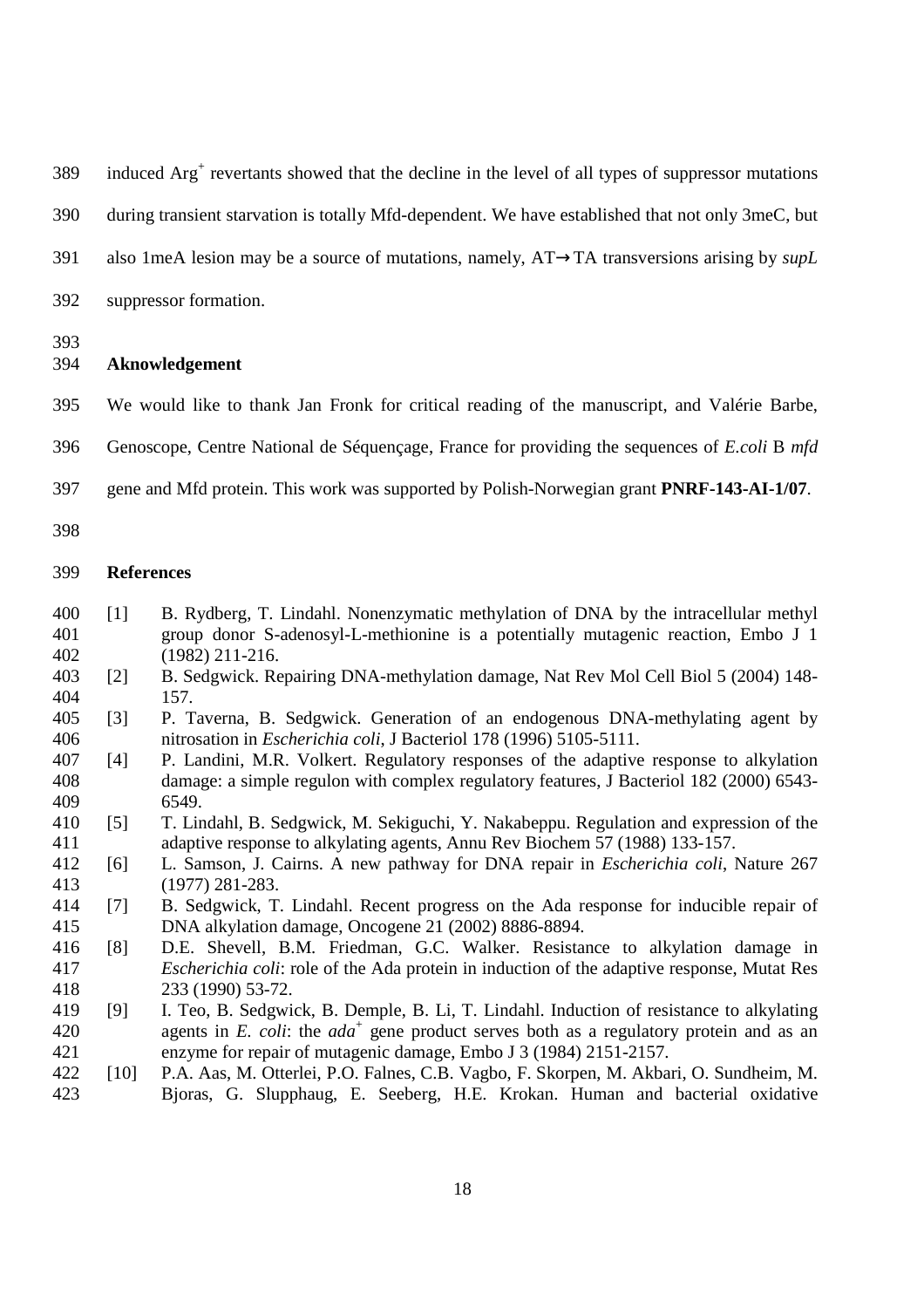- 424 demethylases repair alkylation damage in both RNA and DNA, Nature 421 (2003) 859- 425 863.
- 426 [11] T.J. Begley, L.D. Samson. AlkB mystery solved: oxidative demethylation of N1- 427 methyladenine and N3-methylcytosine adducts by a direct reversal mechanism, Trends 428 Biochem Sci 28 (2003) 2-5.
- 429 [12] P.O. Falnes, R.F. Johansen, E. Seeberg. AlkB-mediated oxidative demethylation reverses 430 DNA damage in *Escherichia coli*, Nature 419 (2002) 178-182.
- 431 [13] P.O. Falnes, T. Rognes. DNA repair by bacterial AlkB proteins, Res Microbiol 154 432 (2003) 531-538.
- 433 [14] P. Koivisto, T. Duncan, T. Lindahl, B. Sedgwick. Minimal methylated substrate and 434 extended substrate range of *Escherichia coli* AlkB protein, a 1-methyladenine-DNA 435 dioxygenase, J Biol Chem 278 (2003) 44348-44354.
- 436 [15] R. Ougland, C.M. Zhang, A. Liiv, R.F. Johansen, E. Seeberg, Y.M. Hou, J. Remme, P.O. 437 Falnes. AlkB restores the biological function of mRNA and tRNA inactivated by 438 chemical methylation, Mol Cell 16 (2004) 107-116.
- 439 [16] S.C. Trewick, T.F. Henshaw, R.P. Hausinger, T. Lindahl, B. Sedgwick. Oxidative 440 demethylation by *Escherichia coli* AlkB directly reverts DNA base damage, Nature 419 441 (2002) 174-178.
- 442 [17] J. Courcelle, A. Khodursky, B. Peter, P.O. Brown, P.C. Hanawalt. Comparative gene 443 expression profiles following UV exposure in wild-type and SOS-deficient *Escherichia*  444 *coli*, Genetics 158 (2001) 41-64.
- 445 [18] A.R. Fernandez De Henestrosa, T. Ogi, S. Aoyagi, D. Chafin, J.J. Hayes, H. Ohmori, R. 446 Woodgate. Identification of additional genes belonging to the LexA regulon in 447 *Escherichia coli*, Mol Microbiol 35 (2000) 1560-1572.
- 448 [19] C. Janion. Some aspects of the SOS response system--a critical survey, Acta Biochim Pol 449 48 (2001) 599-610.
- 450 [20] S. Fujii, R.P. Fuchs. Defining the position of the switches between replicative and bypass 451 DNA polymerases, Embo J 23 (2004) 4342-4352.
- 452 [21] E. Sledziewska-Gojska, E. Grzesiuk, A. Plachta, C. Janion. Mutagenesis of *Escherichia*  453 *coli*: a method for determining mutagenic specificity by analysis of tRNA suppressors, 454 Mutagenesis 7 (1992) 41-46.
- 455 [22] E.M. Witkin. Time, temperature, and protein synthesis: a study of ultraviolet-induced 456 mutation in bacteria, Cold Spring Harb Symp Quant Biol 21 (1956) 123-140.
- 457 [23] E.M. Witkin. Radiation-induced mutations and their repair, Science 152 (1966) 1345- 458 1353.
- 459 [24] E.M. Witkin. Mutation and the repair of radiation damage in bacteria, Radiat Res (1966) 460 Suppl 6:30-53.
- 461 [25] C.P. Selby, A. Sancar. Molecular mechanism of transcription-repair coupling, Science 462 260 (1993) 53-58.
- 463 [26] A.M. Deaconescu, N. Savery, S.A. Darst. The bacterial transcription repair coupling 464 factor, Curr Opin Struct Biol 17 (2007) 96-102.
- 465 [27] A.M. Deaconescu, A.L. Chambers, A.J. Smith, B.E. Nickels, A. Hochschild, N.J. Savery, 466 S.A. Darst. Structural basis for bacterial transcription-coupled DNA repair, Cell 124 467 (2006) 507-520.
- 468 [28] J.S. Park, M.T. Marr, J.W. Roberts. *E. coli* transcription repair coupling factor (Mfd 469 protein) rescues arrested complexes by promoting forward translocation, Cell 109 (2002) 470 757-767.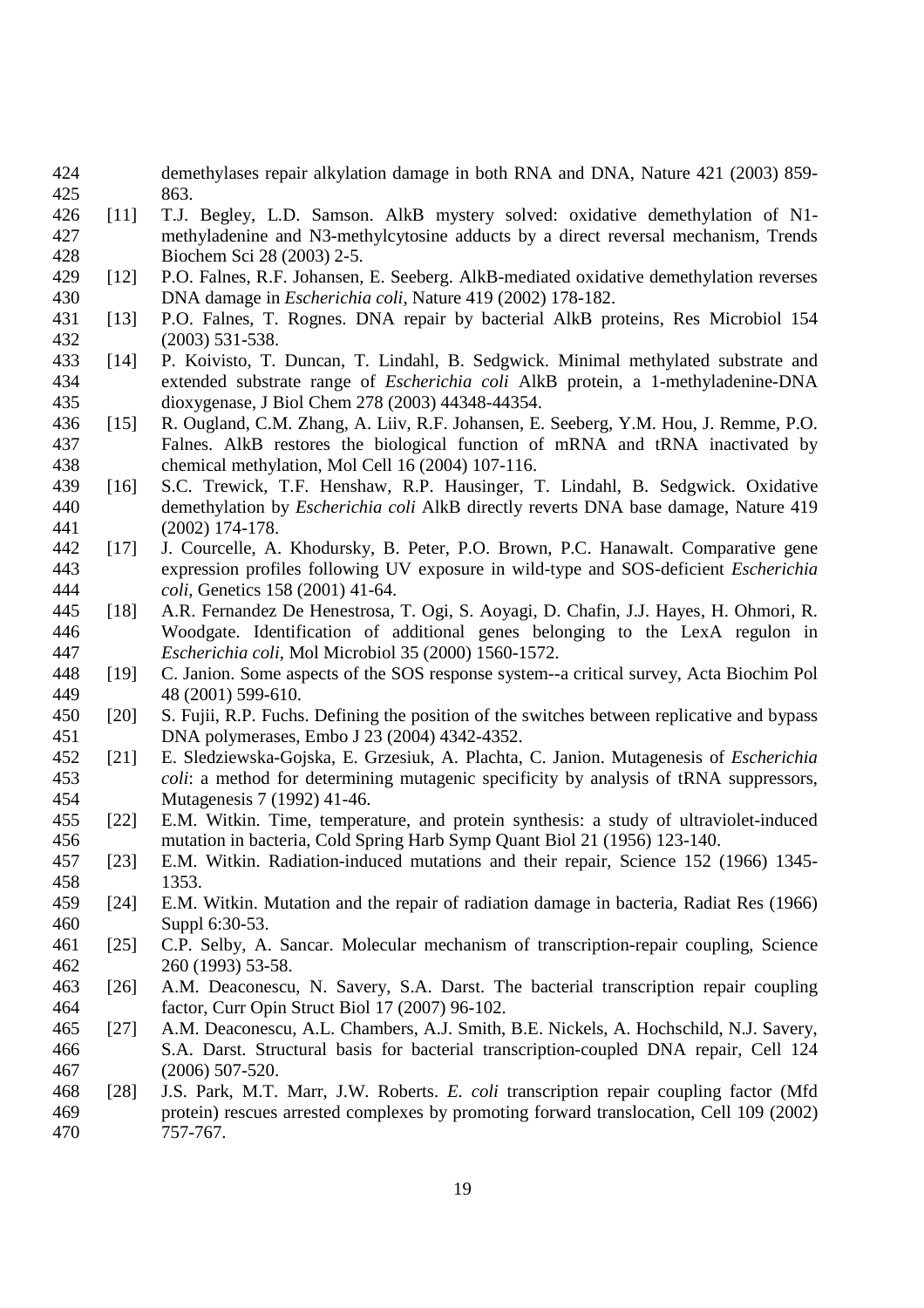- 471 [29] J. Roberts, J.S. Park. Mfd, the bacterial transcription repair coupling factor: translocation, 472 repair and termination, Curr Opin Microbiol 7 (2004) 120-125.
- 473 [30] B.J. Bachmann. Derivation and genotype of some mutant derivatives of *Escherichia coli* 474 K-12, in: F.C. Neichardt, Ingraham, J., Low, K.B. , Magasanik B., Schaechler M., 475 Umbarger H.E. (Ed.), *Escherichia coli* and *Salmonella typhimurium*: Cellular and 476 Molecular Biology, ASM Press, Washington, DC, 1987, pp. 1190–1219.
- 477 [31] R. Woodgate. Construction of a *umuDC* operon substitution mutation in *Escherichia coli*, 478 Mutat Res 281 (1992) 221-225.
- 479 [32] A.R. Oller, I.J. Fijalkowska, R.L. Dunn, R.M. Schaaper. Transcription-repair coupling 480 determines the strandedness of ultraviolet mutagenesis in *Escherichia coli*, Proc Natl 481 Acad Sci U S A 89 (1992) 11036-11040.
- 482 [33] A. Wojcik, C. Janion. Mutation induction and mutation frequency decline in halogen 483 light-irradiated Escherichia coli K-12 AB1157 strains, Mutat Res 390 (1997) 85-92.
- 484 [34] E. Grzesiuk, C. Janion. The frequency of MMS-induced, *umuDC*-dependent, mutations 485 declines during starvation in *Escherichia coli*, Mol Gen Genet 245 (1994) 486-492.
- 486 [35] P. Howard-Flanders, R.P. Boyce, L. Theriot. Three loci in Escherichia coli K-12 that 487 control the excision of pyrimidine dimers and certain other mutagen products from DNA, 488 Genetics 53 (1966) 1119-1136.
- 489 [36] A. Fabisiewicz, C. Janion. DNA mutagenesis and repair in UV-irradiated E. coli K-12 490 under condition of mutation frequency decline, Mutat Res 402 (1998) 59-66.
- 491 [37] B. Sedgwick. Oxidation of methylhydrazines to mutagenic methylating derivatives and 492 inducers of the adaptive response of *Escherichia coli* to alkylation damage, Cancer Res 52 493 (1992) 3693-3697.
- 494 [38] C.G. Cupples, J.H. Miller. A set of *lacZ* mutations in *Escherichia coli* that allow rapid 495 detection of each of the six base substitutions, Proc Natl Acad Sci U S A 86 (1989) 5345- 496 5349.
- 497 [39] J. Nieminuszczy, C. Janion, E. Grzesiuk. Mutator specificity of *Escherichia coli alkB117*  498 allele, Acta Biochim Pol 53 (2006) 425-428.
- 499 [40] G. Churchward, D. Belin, Y. Nagamine. A pSC101-derived plasmid which shows no 500 sequence homology to other commonly used cloning vectors, Gene 31 (1984) 165-171.
- 501 [41] C. Ho, O.I. Kulaeva, A.S. Levine, R. Woodgate. A rapid method for cloning mutagenic 502 DNA repair genes: isolation of *umu*-complementing genes from multidrug resistance 503 plasmids R391, R446b, and R471a, J Bacteriol 175 (1993) 5411-5419.
- 504 [42] H. Shinagawa, T. Kato, T. Ise, K. Makino, A. Nakata. Cloning and characterization of the 505 *umu* operon responsible for inducible mutagenesis in *Escherichia coli*, Gene 23 (1983) 506 167-174.
- 507 [43] J.H. Miller. Experiments in molecular genetics, Cold Spring Harbor Laboratory, New 508 York, 1972.
- 509 [44] J. Nieminuszczy, A. Sikora, M. Wrzesinski, C. Janion, E. Grzesiuk. AlkB dioxygenase in 510 preventing MMS-induced mutagenesis in *Escherichia coli*: effect of Pol V and AlkA 511 proteins, DNA Repair (Amst) 5 (2006) 181-188.
- 512 [45] E.M. Witkin. The radiation sensitivity of *Escherichia coli* B: a hypothesis relating 513 filament formation and prophage induction, Proc Natl Acad Sci U S A 57 (1967) 1275- 514 1279.
- 515 [46] A. Kuzminov. Recombinational repair of DNA damage in *Escherichia coli* and 516 bacteriophage lambda, Microbiol Mol Biol Rev 63 (1999) 751-813, table of contents.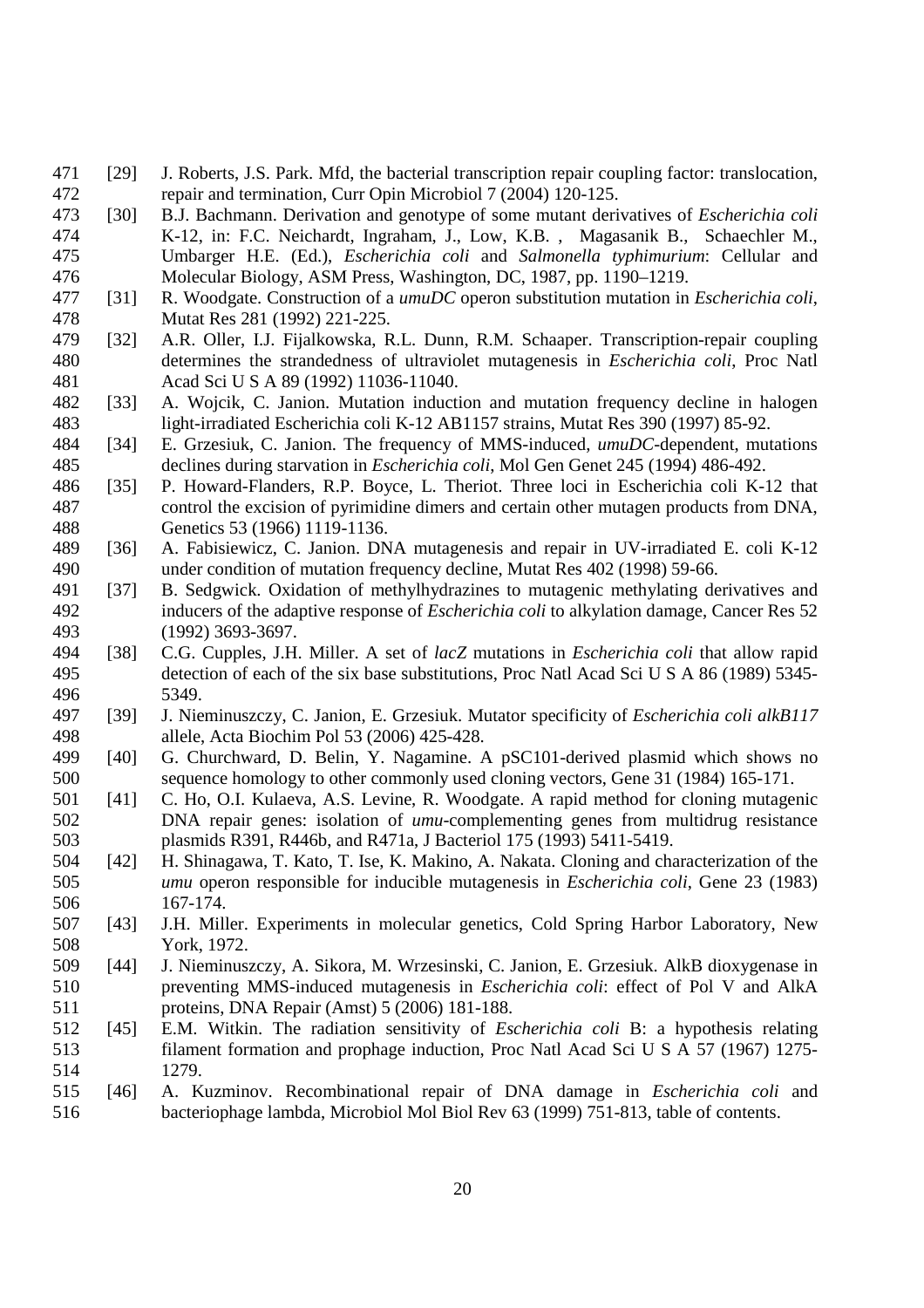- 517 [47] N.J. Sargentini, K.C. Smith. Mutational spectrum analysis of umuC-independent and 518 umuC-dependent gamma-radiation mutagenesis in Escherichia coli, Mutat Res 211 (1989) 519 193-203.
- 520 [48] A. Sikora, D. Mielecki, A. Chojnacka, J. Nieminuszczy, M. Wrzesinski, E. Grzesiuk. 521 Lethal and mutagenic properties of MMS-generated DNA lesions in *Escherichia coli* cells 522 deficient in BER and AlkB-directed DNA repair, Mutagenesis (2009).
- 523 [49] J. Nieminuszczy, D. Mielecki, A. Sikora, M. Wrzesinski, A. Chojnacka, J. Krwawicz, C. 524 Janion, E. Grzesiuk. Mutagenic potency of MMS-induced 1meA/3meC lesions in *E. coli,* 525 Environ Mol Mutagen 50 (2009) 791-799.
- 526
- 527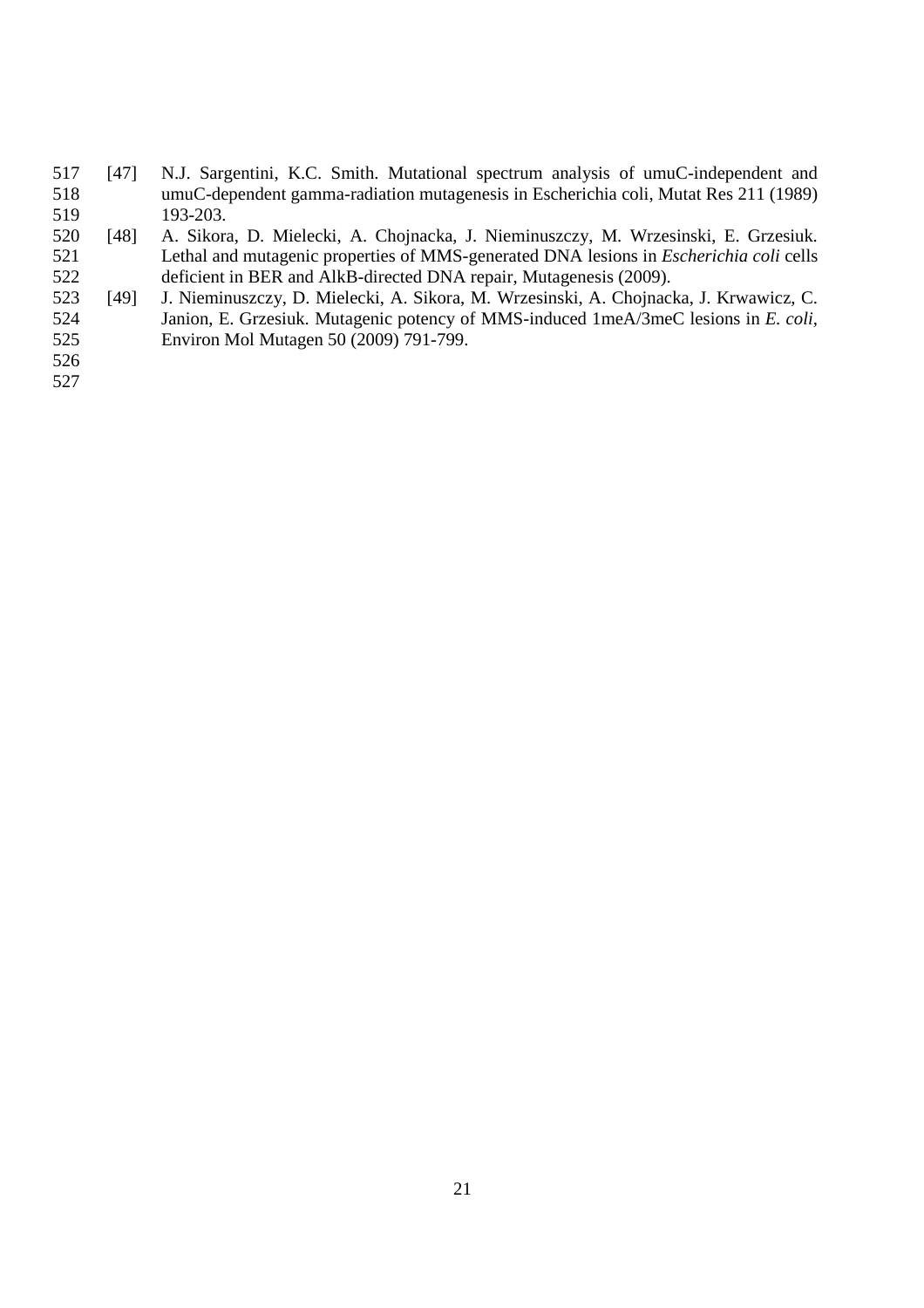| 528 | <b>Legends to figures</b> |  |
|-----|---------------------------|--|
|-----|---------------------------|--|

530 Fig. 1

529

531 Frequency of MMS-induced Arg<sup>+</sup> revertants under transient starvation conditions. *E.coli* strains 532 AB1157 (A) and BS87 (B) harboring the indicated plasmids and/or *umuDC* deletion were treated 533 with 20 mM MMS for 15 min and subsequently starved for indicated time  $(\Box - 0 \text{ min}; \Box - 30 \text{ min})$ 534 min;  $\blacksquare$  - 60 min).

535

536 Fig. 2

537 Expression of β-galactosidase from a *umuC*::*lacZ* fusion in MMS-treated strains AB1157 ( ),

538 BS87 (**I**), and BS87 *mfd*-1 (**O**) harboring the pSK1002 plasmid. The empty symbols represent 539 the same strains not treated with MMS.

540

541 Fig. 3

542 Filamentous growth of *E.coli* AB1157 and BS87 cells and their *mfd* counterparts treated with 20 543 mM MMS for 15 min and starved for 60 min. Magnification 1000 $\times$ . ctrl - control not treated with 544 MMS.

545

546 Fig. 4

547 Survival of MMS-treated and starved *E.coli* strains AB1157 and BS87 and their *mfd-1* 548 derivatives. Bacteria were treated with 20 mM MMS and immediately plated  $(D)$ ; incubated in 549 full MM for 60 min  $(\mathbb{S})$ ; starved for 60 min and incubated in full medium for 60 min before 550 plating (**a)** (see Materials and Methods for details). MMS-treated and immediately plated 551 samples were assigned as control.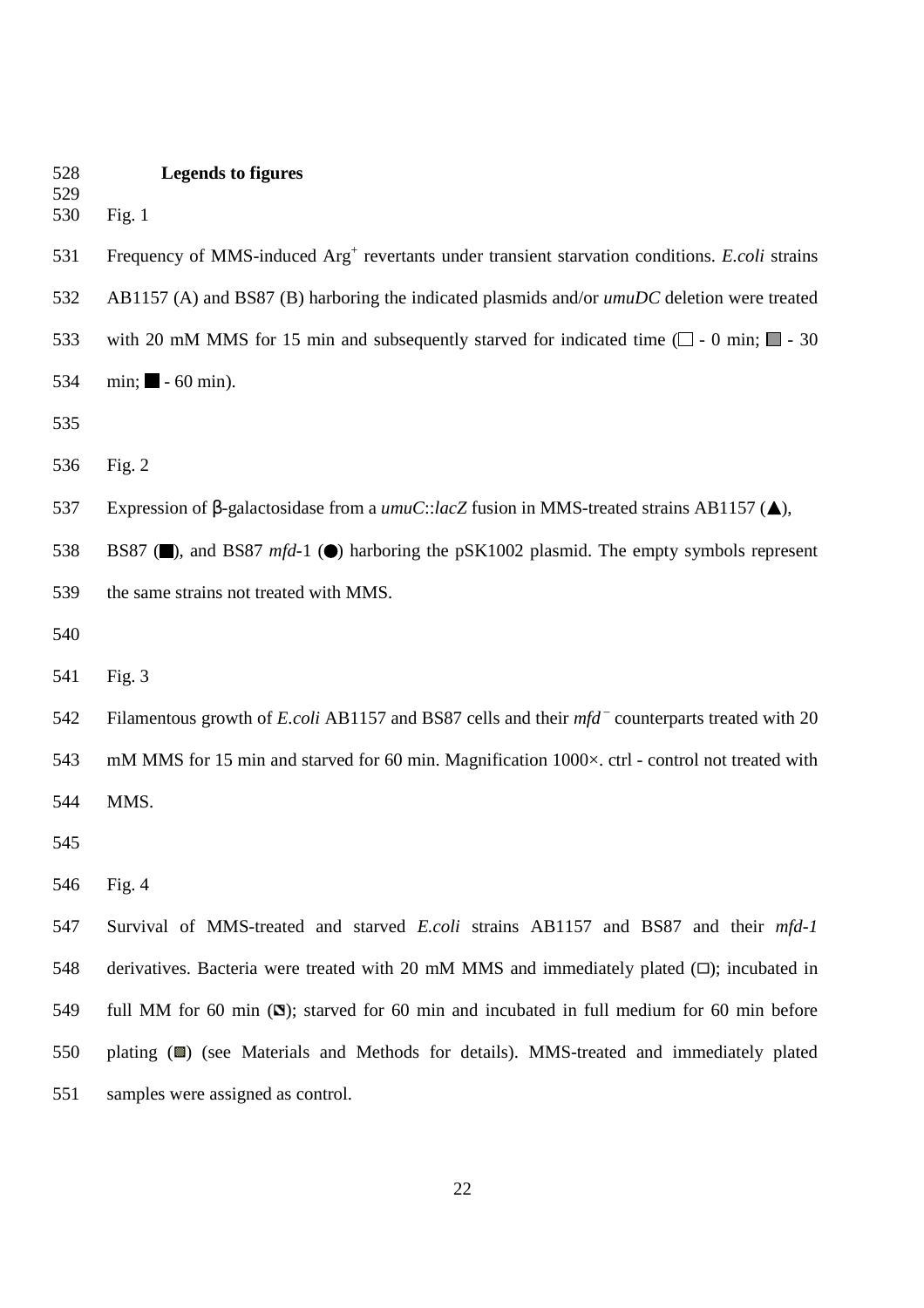- 552 Fig. 5
- 553 Frequency of MMS-induced Arg<sup>+</sup> revertants under transient starvation in *mfd-1* mutants. *mfd-1*
- 554 derivatives of *E.coli* strains AB1157 and BS87 were treated with 20 mM MMS for 15 min and
- 555 subsequently starved for indicated time ( $\square$  0 min;  $\square$  30 min;  $\square$  60 min).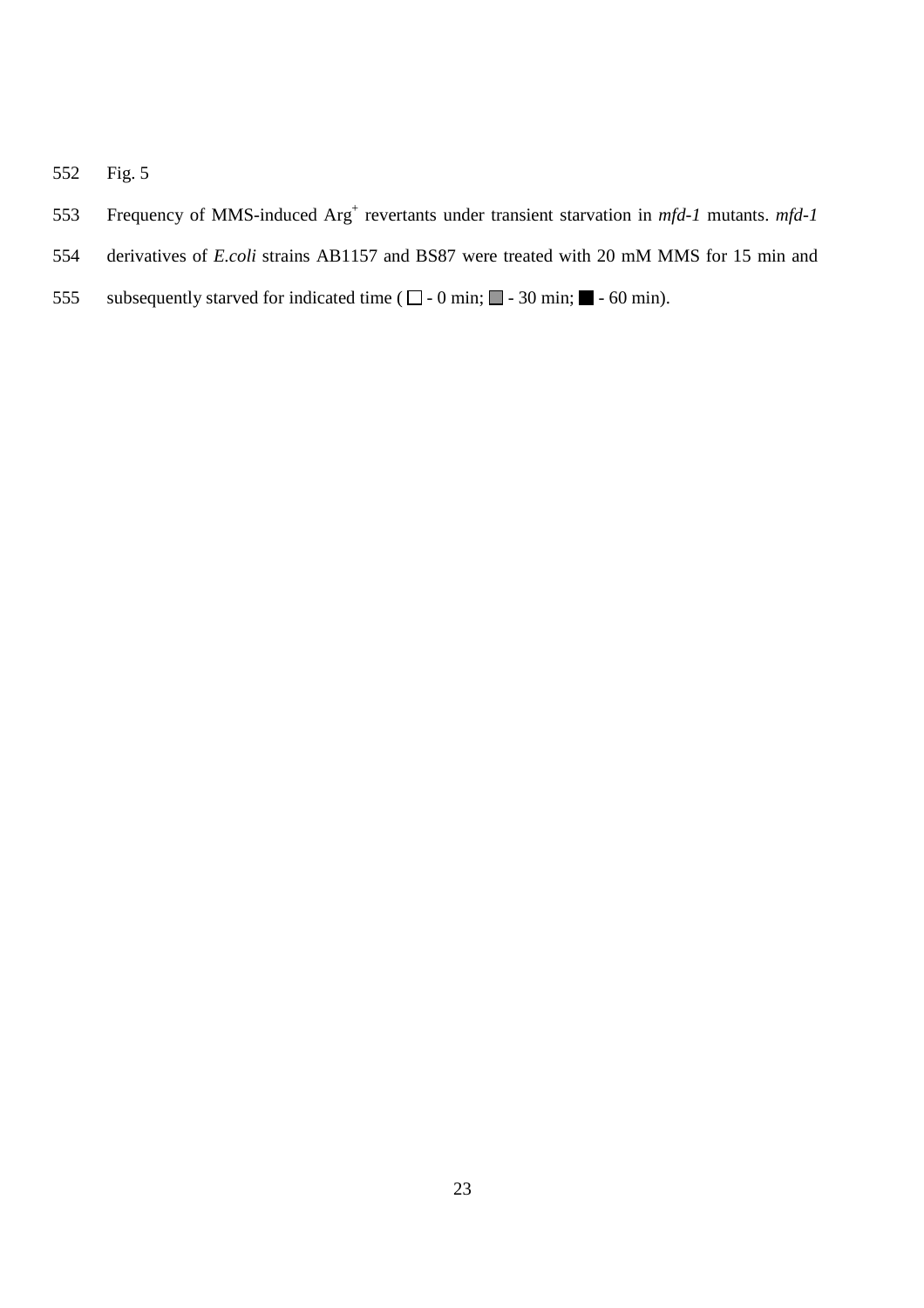Bacterial strains and plasmids

| Strains and plasmids      | Genotype                                                                  | Reference |
|---------------------------|---------------------------------------------------------------------------|-----------|
| AB1157                    | $argE3$ his G4 leuB6 $\Delta(gpt$ -proA)62 thr-1                          | $[30]$    |
|                           | ara-14galK2 lacY1 mtl-1 xylA5 thi-1 rpsL31                                |           |
|                           | glnV44 tsx-33rfbD1 mgl-51 kdgK51                                          |           |
| <b>RW82</b>               | ∆umuDC595::cat donor, derivative of                                       | $[31]$    |
|                           | AB1157 but thyA325                                                        |           |
| NR10121                   | ara thi $zcf-117$ :: Tn10 mfd-1; mfd-1 donor                              | $[32]$    |
| EC2423                    | as AB1157 but $mfd-1$                                                     | $[33]$    |
| <b>BS87</b>               | as AB1157 but $alkB117::Tn3$                                              | $[34]$    |
| MW21                      | as BS87 but mfd-1                                                         | this work |
| EC2413                    | as AB1157 but ∆umuDC595::cat                                              | $[35]$    |
| BS87 $\Delta$ umuDC       | as BS87 but ∆umuDC595::cat                                                | this work |
| AB1886                    | as AB1157 but uvrA6                                                       | $[36]$    |
| EC2424                    | as EC2423 but <i>uvrA6 malB</i> ::Tn9 cm <sup>R</sup>                     | $[37]$    |
| CC101-CC106               | ara thi $\Delta (lac$ -proB) <sub>xiii</sub> , F' lacIZ proB <sup>+</sup> | $[38]$    |
| CC101-CC106 alkB117       | as CC101-CC106, but alkB117::Tn3                                          | $[39]$    |
| CC101-CC106 mfd-1         | as CC101-CC106, but $mfd-1$                                               | this work |
| CC101-CC106 alkB117 mfd-1 | as CC101-CC106, but alkB117::Tn3, mfd-1                                   | this work |
| pGB2                      | $spc^R$                                                                   | $[40]$    |
| pRW134                    | $umuD'C$ genes inserted in pGB2                                           | $[41]$    |
| pSK1002                   | umuC::lacZ fusion                                                         | $[42]$    |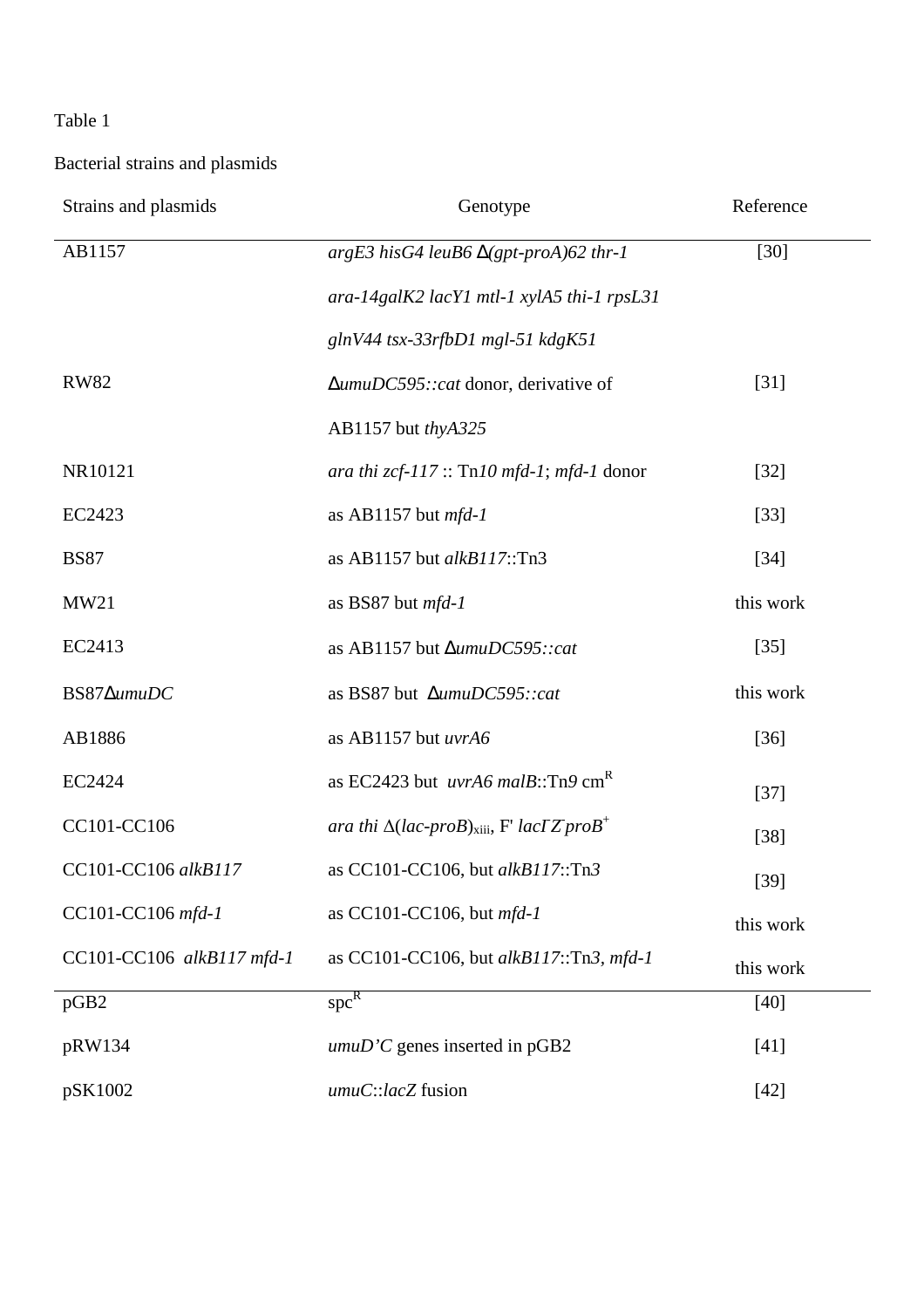Primers used in *mfd-1* sequencing

| Name             | Sequence                  |
|------------------|---------------------------|
| mfd1             | AACAGCATTGCTTATCAG        |
| mfd2             | <b>CCTTCGAAGTGAAGCGCG</b> |
| mfd3             | <b>CGATACACTGATCCGTAA</b> |
| mfd4             | <b>TCGATATTCTGATCGGTA</b> |
| mfd <sub>5</sub> | <b>CCTCGCTGGAAGATCTCG</b> |
| mfddn            | CAGTGTCGGATAGTGCAG        |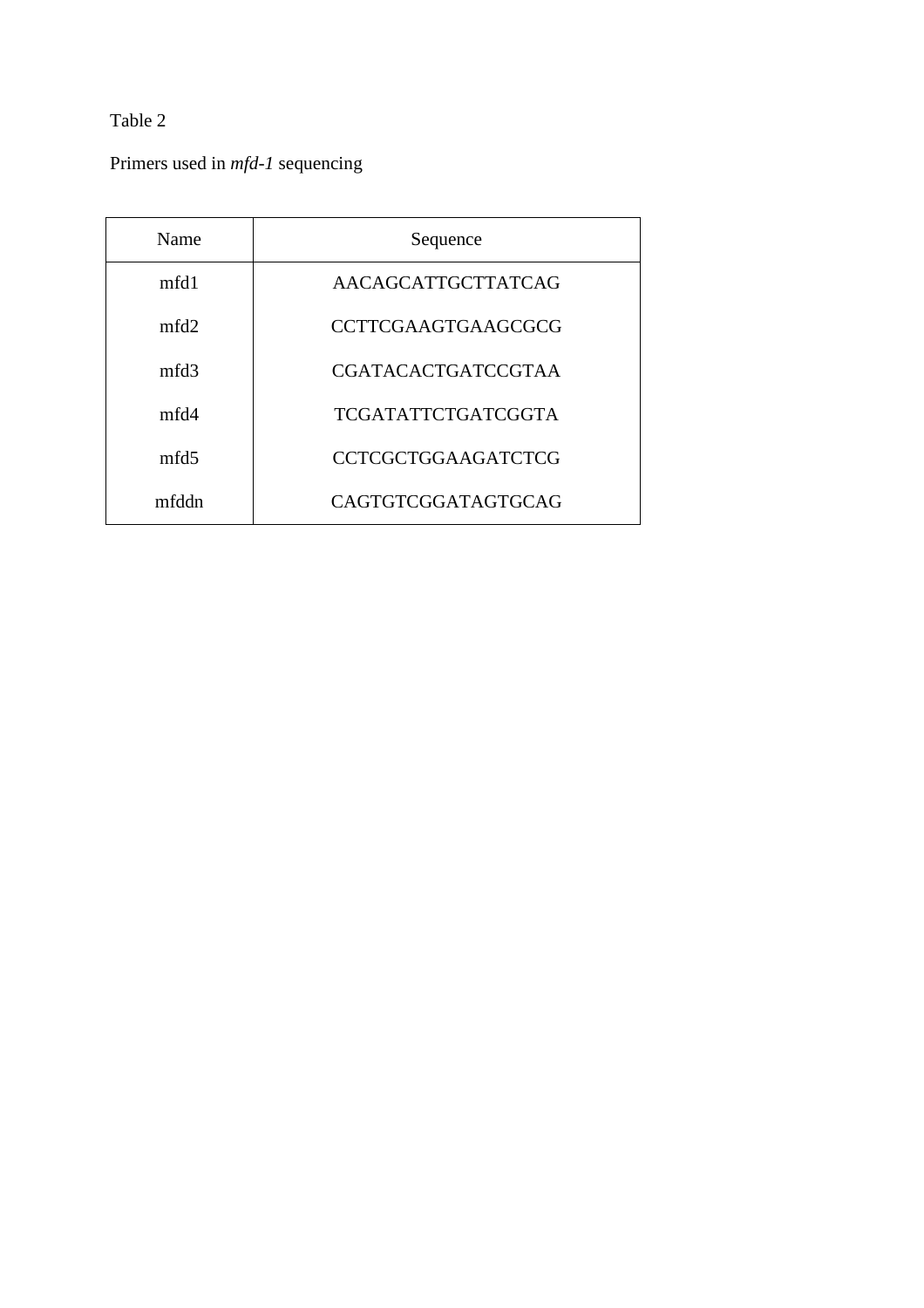Effect of UV irradiation and MMS treatment on the level of Arg<sup>+</sup> revertants in the indicated *E.coli* strains

| Strain                | Frequency of $Arg^+$ revertants $(x10^{-8}$ cells) in cultures: |                    |                                                      |                  |                                                    |  |  |  |  |
|-----------------------|-----------------------------------------------------------------|--------------------|------------------------------------------------------|------------------|----------------------------------------------------|--|--|--|--|
|                       | Non-treated<br>control                                          | UV irradiated      | UV irradiated<br>and starved for<br>$20 \text{ min}$ | MMS-induced      | MMS-induced<br>and starved for<br>$60 \text{ min}$ |  |  |  |  |
| AB1157                | $3.0 \pm 1.0$                                                   | $2242.3 \pm 325.6$ | $259.3 \pm 72.7$                                     | $157.0 \pm 23.3$ | $54.0 \pm 14.5$                                    |  |  |  |  |
| AB1157<br>$mfd-1$     | $4.1 \pm 0.5$                                                   | $1283.3 \pm 72.7$  | $643.0 \pm 162.2$                                    | $180.0 \pm 31.4$ | $105.0 \pm 20.3$                                   |  |  |  |  |
| AB1157<br>mfd-1 uvrA6 | $10.6 \pm 2.5$                                                  | $340 \pm 56.4$     | $325.7 \pm 75.7$                                     | $210.4 \pm 35.8$ | $129.2 \pm 19.8$                                   |  |  |  |  |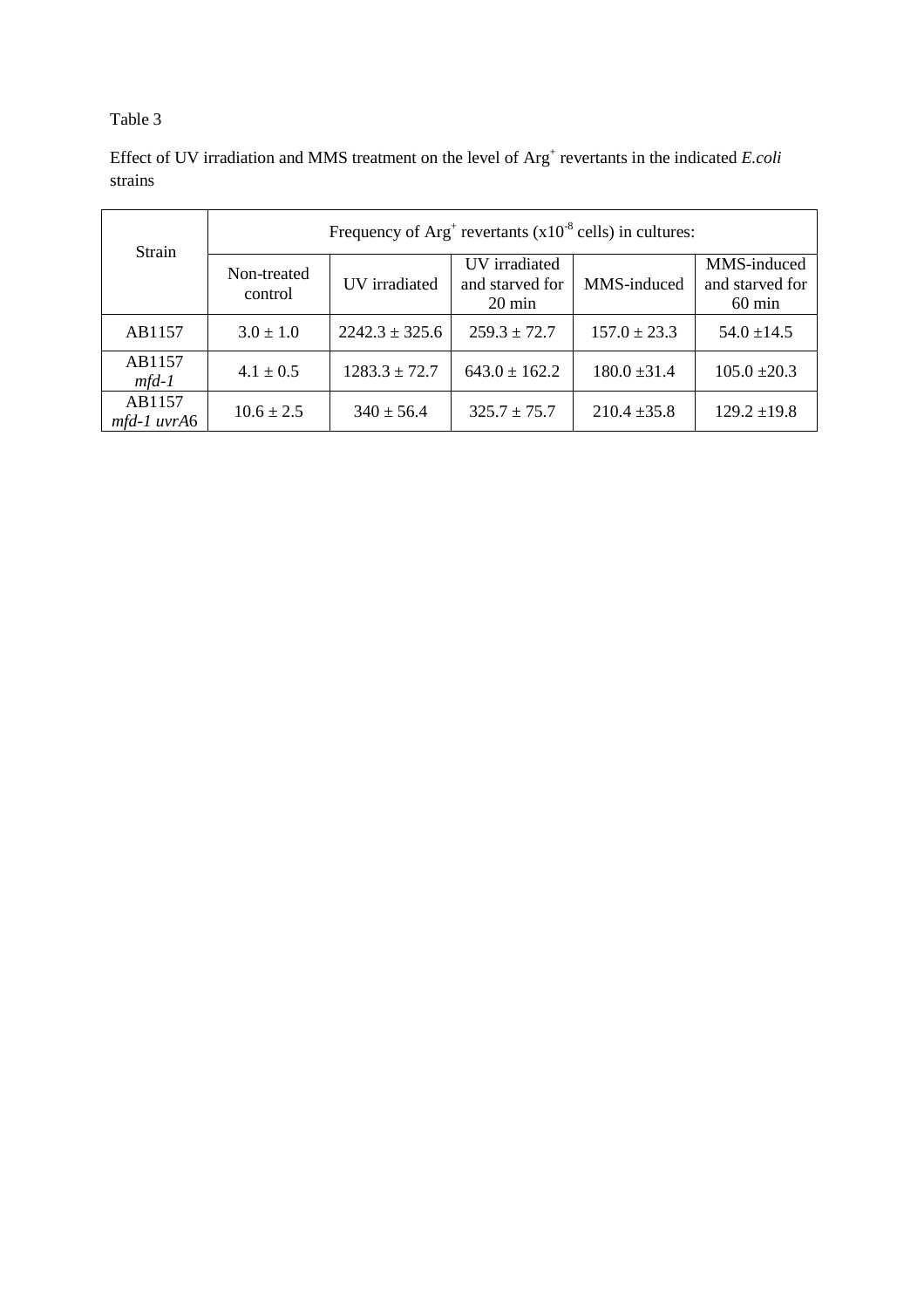|             | Duration<br>of      | Phenotypic classes of Arg <sup>+</sup><br>revertants $(\%)$ |                                            |                                  | Supressors and mutation pathway<br>$(Arg^+$ revertants /10 <sup>8</sup> cells) |                               |                                 |                             |                             |
|-------------|---------------------|-------------------------------------------------------------|--------------------------------------------|----------------------------------|--------------------------------------------------------------------------------|-------------------------------|---------------------------------|-----------------------------|-----------------------------|
| Strain      | starvation<br>(min) | T<br>His <sup>-</sup><br>Thr <sup>-</sup>                   | $\mathbf{I}$<br>$His+$<br>Thr <sup>-</sup> | Ш<br>His <sup>-</sup><br>$Thr^+$ | IV<br>$His+$<br>$Thr^+$                                                        | supB<br>$G C \rightarrow A T$ | supE(oc)<br>$GC \rightarrow AT$ | supL<br>$AT \rightarrow TA$ | back<br>$AT \rightarrow AT$ |
| AB1157      | $\theta$            | 20                                                          | 78                                         | $\overline{0}$                   | $\overline{2}$                                                                 | 54.9                          | 7.9                             | 70.7                        | 23.6                        |
|             | 60                  | 24                                                          | 76                                         | $\boldsymbol{0}$                 | $\overline{0}$                                                                 | 5.1                           | 8.5                             | 15.3                        | 3.4                         |
| AB1157      | $\mathbf{0}$        | 8                                                           | 90                                         | 2                                | $\Omega$                                                                       | 27.0                          | 36.0                            | 90.0                        | 27.0                        |
| $mfd-1$     | 60                  | $\overline{7}$                                              | 90                                         | 2                                | 1                                                                              | 36.8                          | 15.8                            | 42.0                        | 10.5                        |
|             | $\mathbf{0}$        | 51                                                          | 44                                         | 37                               | $\overline{2}$                                                                 | 465.8                         | 279.5                           | 931.5                       | 186.3                       |
| <b>BS87</b> | 60                  | 60                                                          | 22                                         | 17                               | 1                                                                              | 87.1                          | 217.8                           | 435.5                       | 130.7                       |
| <b>BS87</b> | $\overline{0}$      | 42                                                          | 56                                         | $\mathbf{1}$                     | 1                                                                              | 479.2                         | 136.9                           | 684.5                       | 68.5                        |
| $mfd-1$     | 60                  | 33                                                          | 67                                         | $\mathbf{0}$                     | $\theta$                                                                       | 399.7                         | 171.3                           | 513.9                       | 57.1                        |

Specificity of MMS-induced Arg<sup>+</sup>revertants in *E.coli alkB* and *mfd* mutants

The data are means of three independent experiments. SD=5-20%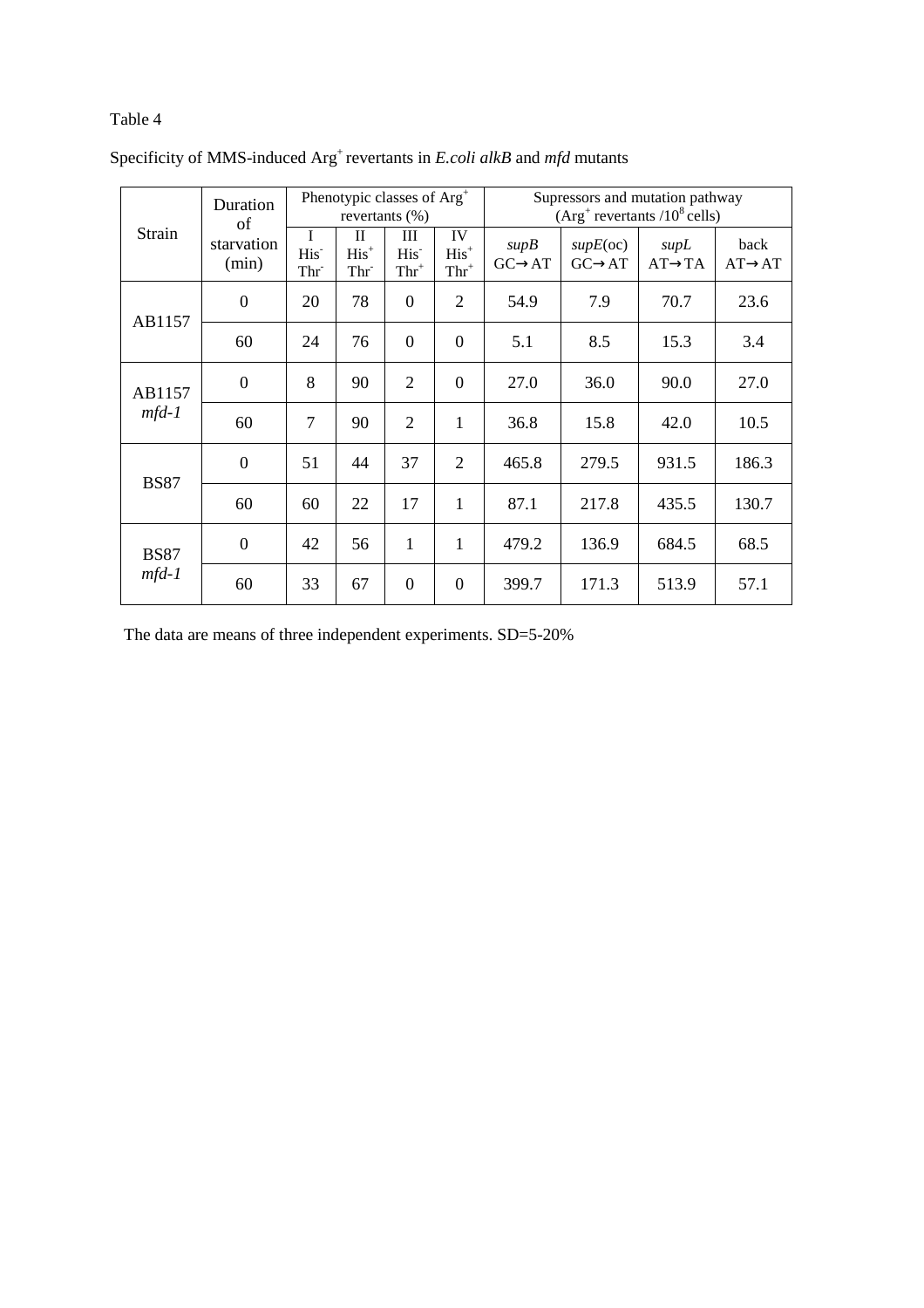Effect of mfd-1 and alkB117 mutations on the level of Lac<sup>+</sup> revertants of indicated specificity Effect of *mfd-1* and *alkB117* mutations on the level of Lac<sup>+</sup> revertants of indicated specificity

|     | Bacterial strain and  |               |                |                          |                | Frequency of Lac <sup>+</sup> revertants /10 <sup>8</sup> cells in strains: |                |               |                   |
|-----|-----------------------|---------------|----------------|--------------------------|----------------|-----------------------------------------------------------------------------|----------------|---------------|-------------------|
|     | specificity of        | $mfd^+alkB^*$ |                | $mfd^{\dagger}$ alkB117* |                | $mfd-1$                                                                     |                |               | $mfd-1$ $alkB117$ |
|     | mutation              | <b>Ctrl</b>   | $+MMAS$        | đ                        | $+MMSS$        | <b>Ctrl</b>                                                                 | $+MMS$         | <b>Ctrl</b>   | $+MMS$            |
|     |                       | (no MMS)      |                | (no MMS)                 |                | (no MMS)                                                                    |                | (no MMS)      |                   |
| 101 | AT-+CG                | $0.0 \pm 0.0$ | $0.0 \pm 0.0$  | $0.1 \pm 0.1$            | $2.5 \pm 2.4$  | $1.4 \pm 1.5$                                                               | $0.3 \pm 0.1$  | $0.4 \pm 0.6$ | $1.6 \pm 1.1$     |
| 102 | GC-+AT                | $0.0 \pm 0.0$ | $18.9 \pm 3.3$ | $\Xi$<br>$1.3 +$         | $27.9 \pm 8.4$ | $0.3 \pm 0.2$                                                               | $51.1 \pm 2.5$ | $0.6 \pm 0.4$ | $26.5 \pm 4.2$    |
| 103 | <b>CO-CG</b>          | $0.0 \pm 0.0$ | $0.1 \pm 0.0$  | $0.0 \pm 0.0$            | $3.4 \pm 2.5$  | $0.2 \pm 0.3$                                                               | $0.1 \pm 0.0$  | $0.0 \pm 0.0$ | $15.2 \pm 9.5$    |
| 104 | $G C \rightarrow T A$ | $0.2 \pm 0.0$ | $0.9 \pm 0.5$  | $0.6 \pm 0.2$            | $6.6 \pm 3.2$  | $0.7 \pm 0.2$                                                               | $0.7 \pm 0.7$  | $1.9 \pm 1.5$ | $122.2 \pm 62.9$  |
| 105 | $AT\rightarrow TA$    | $0.2 \pm 0.0$ | $2.7 \pm 1.2$  | 0.16<br>$\frac{1}{4}$    | $4.7 \pm 1.1$  | $0.2 \pm 0.3$                                                               | $1.5 \pm 0.4$  | $0.8 \pm 0.3$ | $12.3 \pm 6.5$    |
| 106 | AT-+GC                | $0.0 \pm 0.0$ | $0.0 \pm 0.0$  | $0.0 \pm 0.0$            | $0.0 \pm 0.0$  | $0.0 \pm 0.0$                                                               | $0.0 \pm 0.0$  | $0.3 \pm 0.5$ | $0.2 \pm 0.4$     |

\* Data for  $mfd^+$  alkB<sup>+</sup> and  $mfd^+$  alkB117 have been published in Nieminuszczy et al. [39] \* Data for *mfd*+ *alkB*+ and *mfd*+ *alkB117* have been published in Nieminuszczy et al. [39]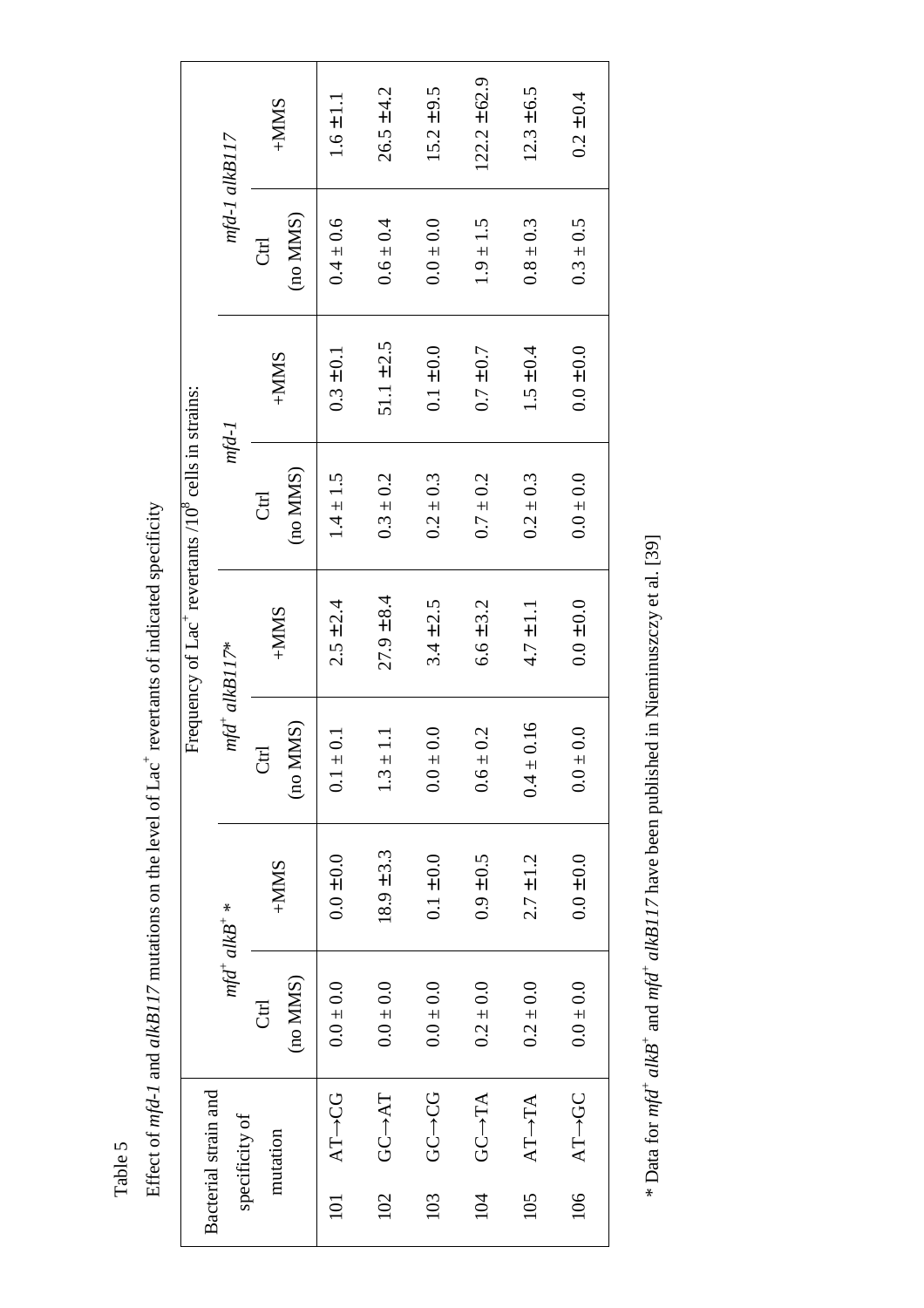

| Duration of         | Relative frequency of $Arg+$ revertants $*(\%)$ |         |           |                  |                         |                           |  |
|---------------------|-------------------------------------------------|---------|-----------|------------------|-------------------------|---------------------------|--|
| starvation<br>(min) | $_{\rm Ctr}$                                    | $+pGB2$ | $+pRW134$ | $\Delta$ umu $D$ | $\Delta$ umuDC/<br>pGB2 | $\Delta$ umuDC/<br>pRW134 |  |
|                     | 100                                             | 100     | 100       | 100              | 100                     | 100                       |  |
| 30                  | 64                                              | 66      | 69        | 56               | 66                      | 61                        |  |
| 60                  | 34                                              | 39      | 30        | 34               |                         |                           |  |

\*Frequency of Arg<sup>+</sup>revertants of respective strains not subjected to starvation was taken as 100%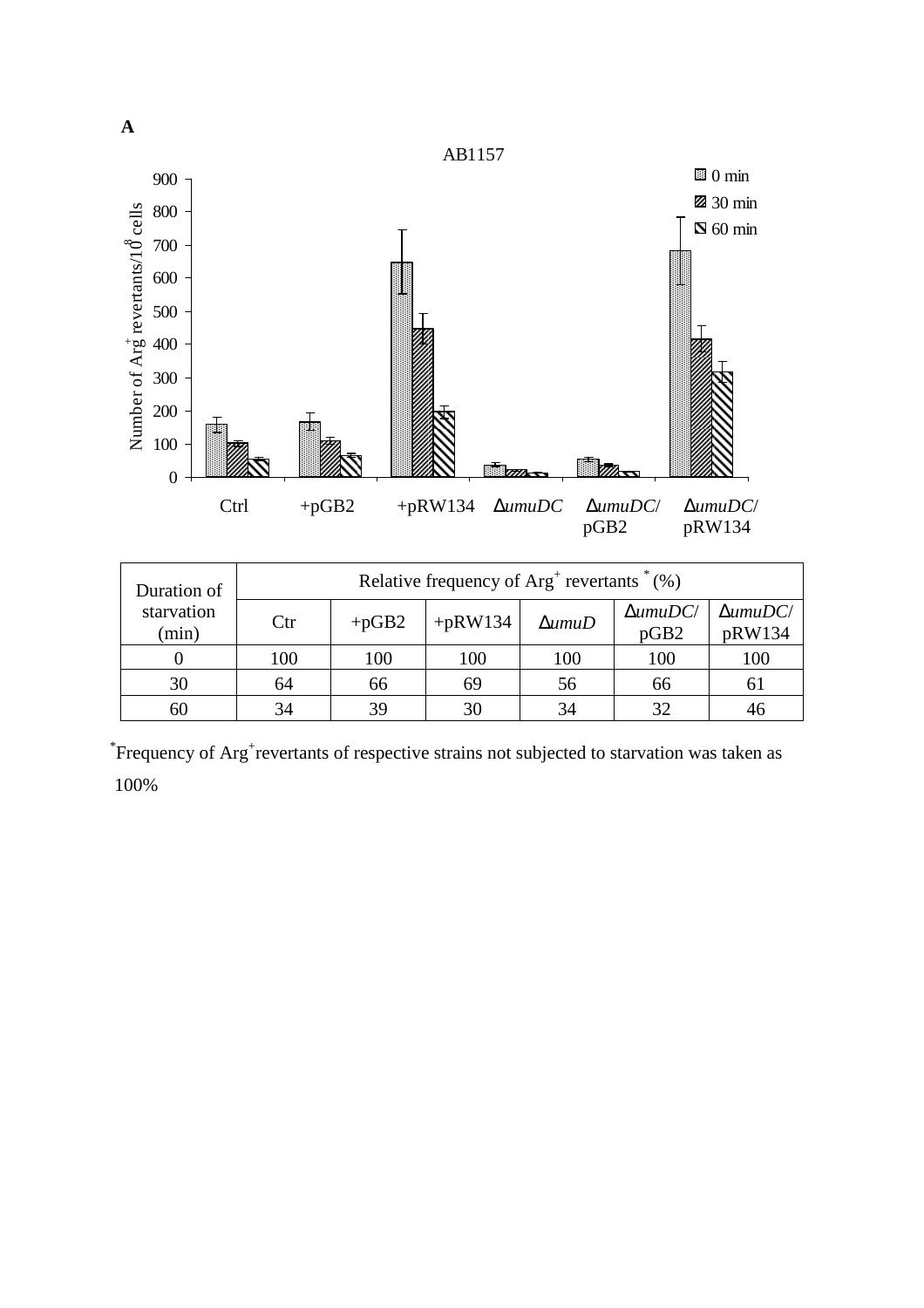

| Relative frequency of $Arg+$ revertants $*(\%)$<br>Duration of |              |         |           |                |                             |                           |
|----------------------------------------------------------------|--------------|---------|-----------|----------------|-----------------------------|---------------------------|
| starvation<br>(min)                                            | $_{\rm Ctr}$ | $+pGB2$ | $+pRW134$ | $\Delta$ umuDC | $\Delta$ umu $DC$ /<br>pGB2 | $\Delta$ umuDC/<br>pRW134 |
|                                                                | 100          | 100     | 100       | 100            | 100                         | 100                       |
| 30                                                             | 64           | 84      | 72        | 83             | 48                          | 59                        |
| 60                                                             | 47           | 52      | 43        |                |                             |                           |

\*Frequency of Arg<sup>+</sup>revertants of respective strains not subjected to starvation was taken as 100%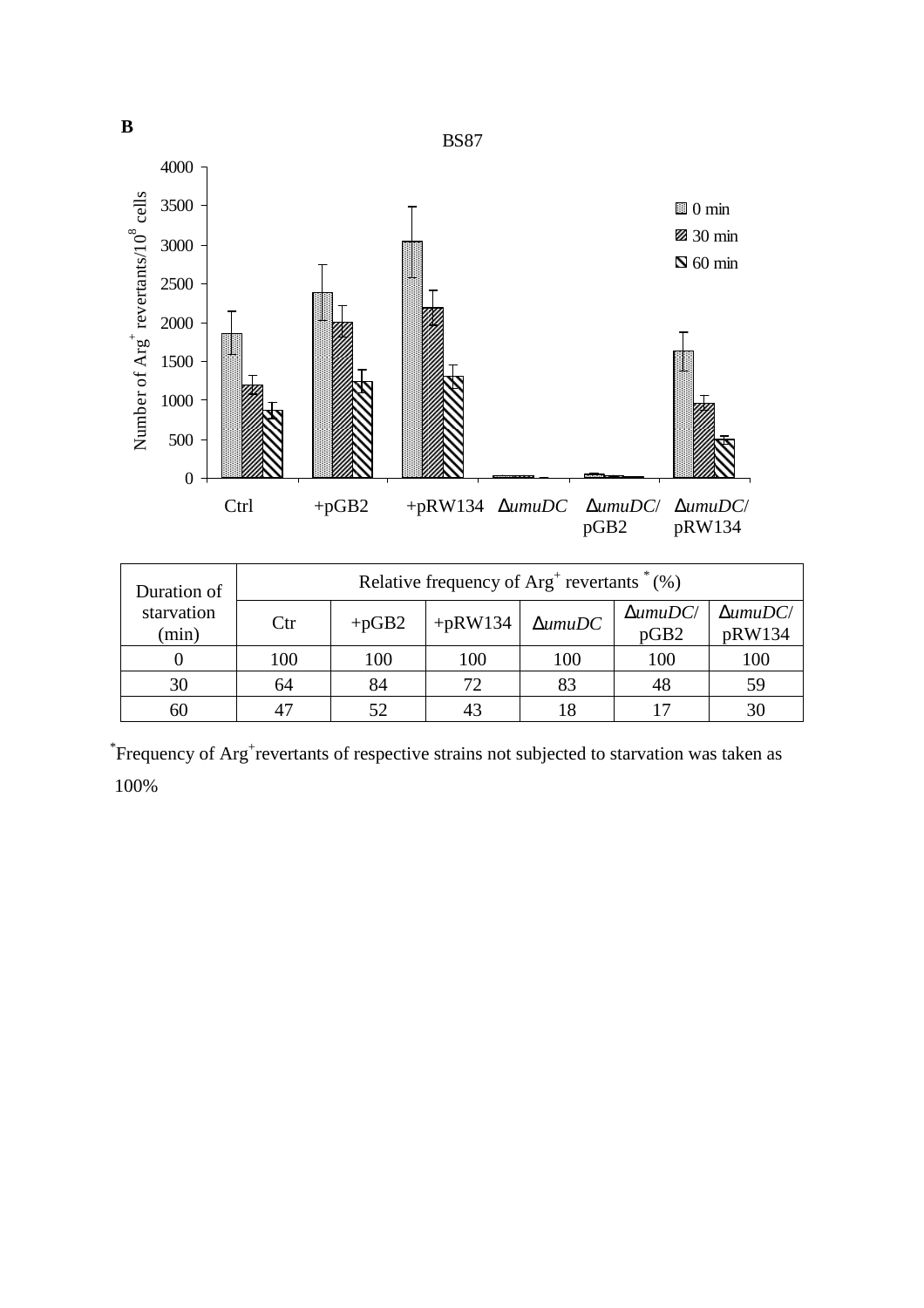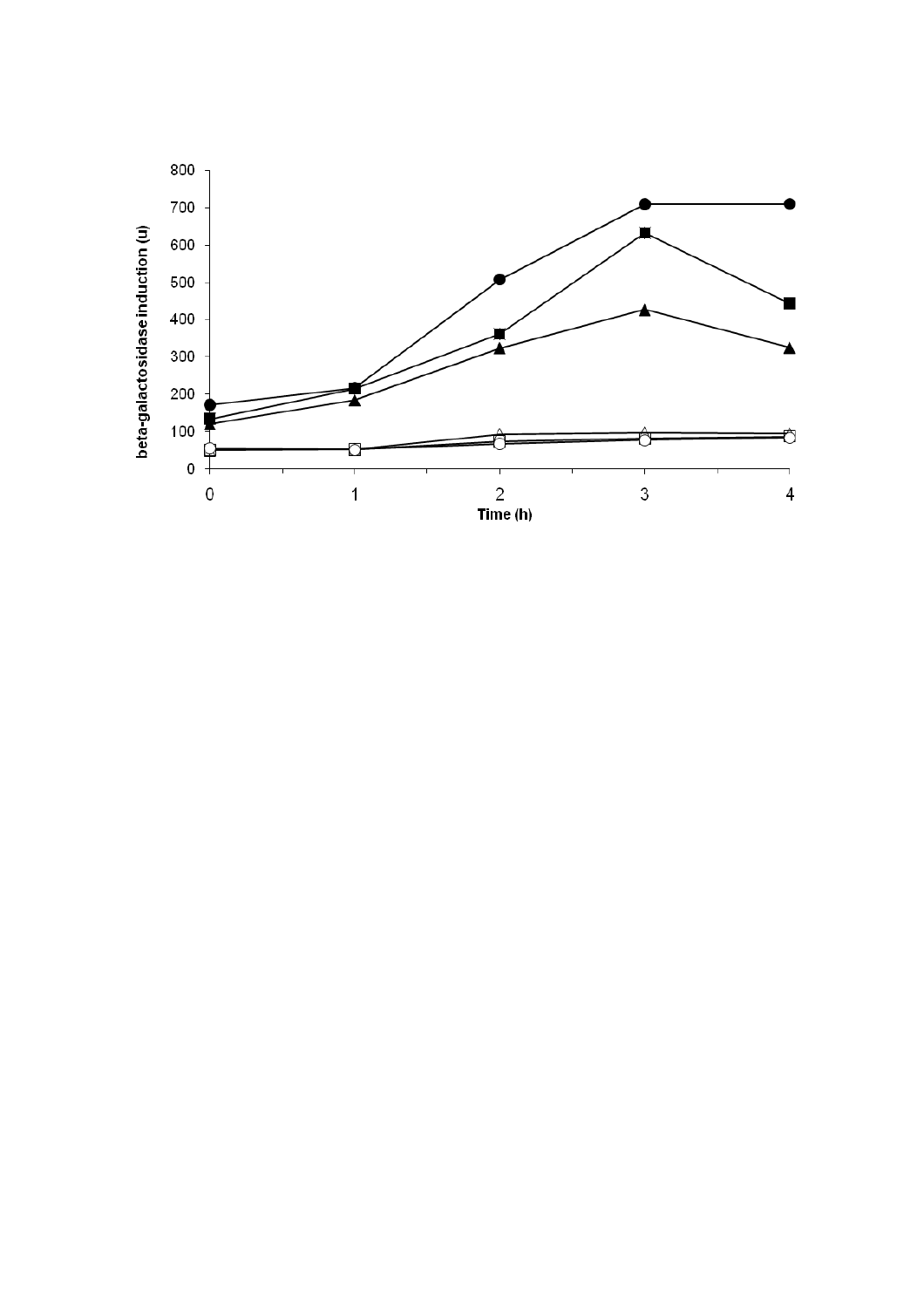$7.7$ 

 $mfd^+$ 

 $\ddot{t}$ 



AB1157

BS87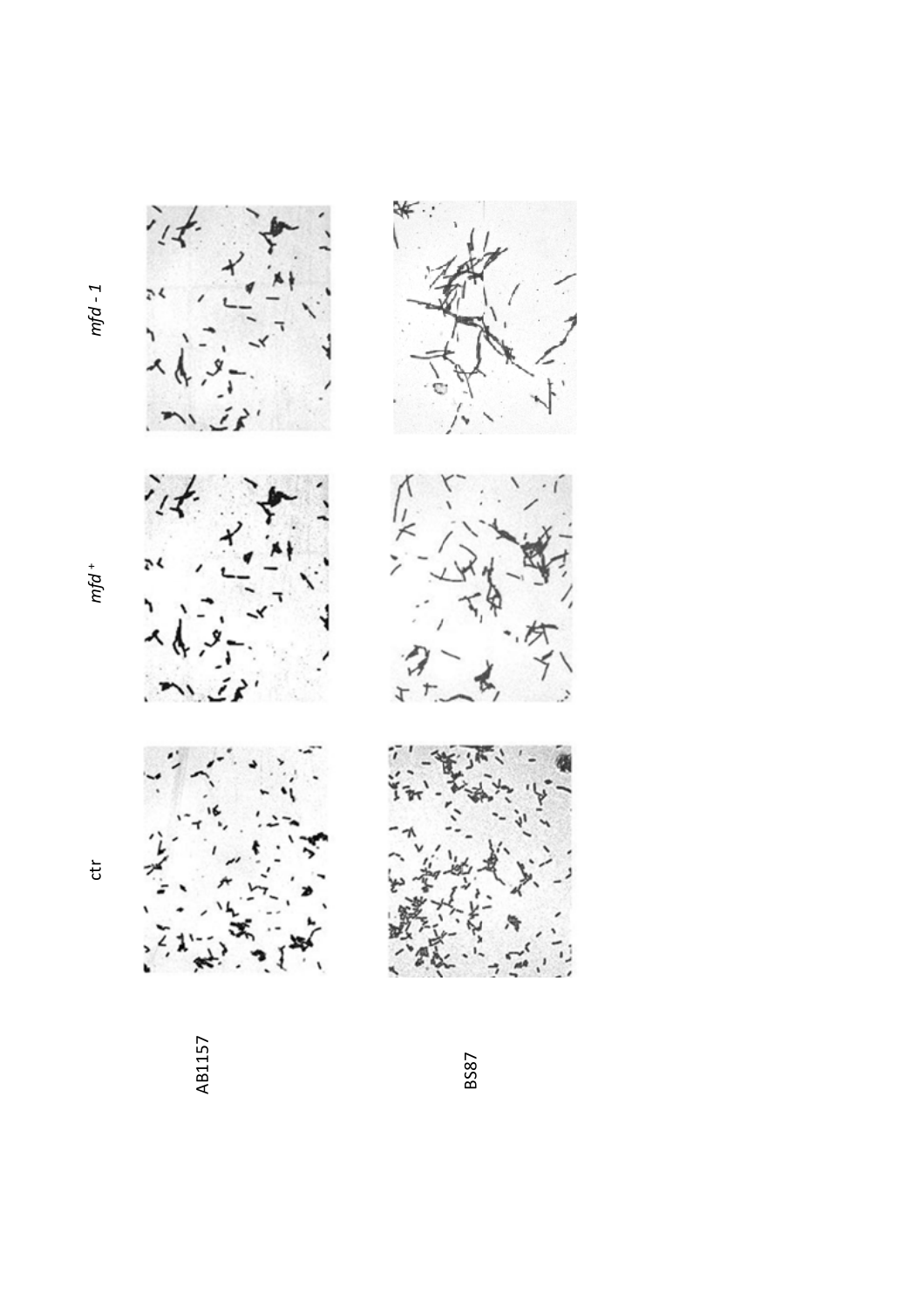